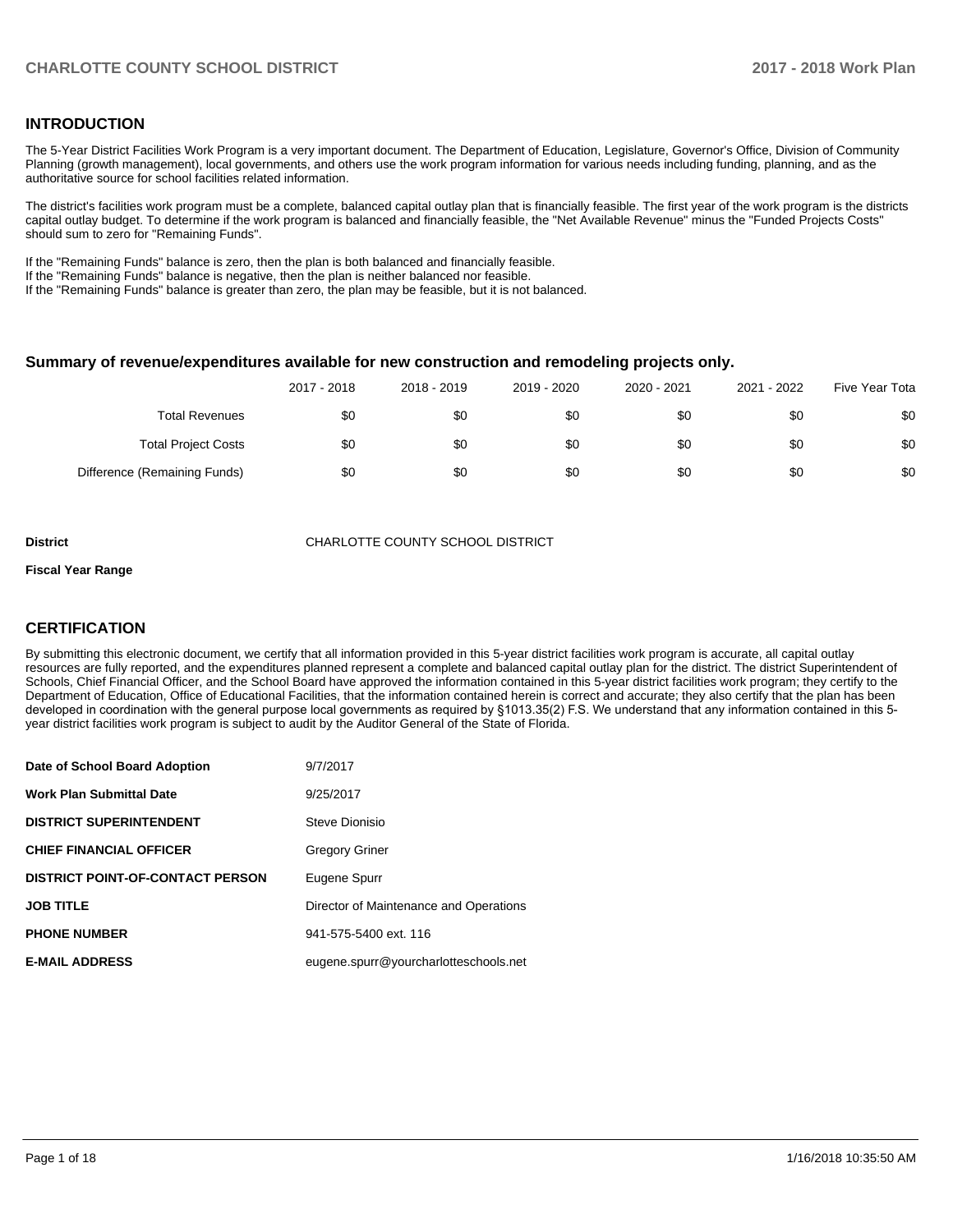# **Expenditures**

### **Expenditure for Maintenance, Repair and Renovation from 1.50-Mills and PECO**

Annually, prior to the adoption of the district school budget, each school board must prepare a tentative district facilities work program that includes a schedule of major repair and renovation projects necessary to maintain the educational and ancillary facilities of the district.

|                           | Item                                                                                                                                                                                                                                                                                                                                                                                                                                                                                                                                                                                                             | 2017 - 2018<br><b>Actual Budget</b> | 2018 - 2019<br>Projected | 2019 - 2020<br>Projected | 2020 - 2021<br>Projected | 2021 - 2022<br>Projected | Total        |
|---------------------------|------------------------------------------------------------------------------------------------------------------------------------------------------------------------------------------------------------------------------------------------------------------------------------------------------------------------------------------------------------------------------------------------------------------------------------------------------------------------------------------------------------------------------------------------------------------------------------------------------------------|-------------------------------------|--------------------------|--------------------------|--------------------------|--------------------------|--------------|
| <b>HVAC</b>               |                                                                                                                                                                                                                                                                                                                                                                                                                                                                                                                                                                                                                  | \$6,107,748                         | \$4,500,000              | \$4,000,000              | \$4,000,000              | \$4,000,000              | \$22,607,748 |
| Locations:                | BENJAMIN J BAKER ELEMENTARY, CHARLOTTE HARBOR SCHOOL, CHARLOTTE SENIOR HIGH, CHARLOTTE TECHNICAL COLLEGE,<br>DEEP CREEK ELEMENTARY, EAST ELEMENTARY, KINGSWAY ELEMENTARY, L A AINGER MIDDLE, LEMON BAY SENIOR HIGH,<br>LIBERTY ELEMENTARY, MEADOW PARK ELEMENTARY, MURDOCK CENTER, MURDOCK MIDDLE, MURDOCK TRANSPORTATION,<br>MYAKKA RIVER ELEMENTARY, NEIL ARMSTRONG ELEMENTARY, PEACE RIVER ELEMENTARY, PORT CHARLOTTE MIDDLE, PORT<br>CHARLOTTE SENIOR HIGH, PUNTA GORDA CENTER, PUNTA GORDA MIDDLE, SALLIE JONES ELEMENTARY, THE ACADEMY,<br>VINELAND ELEMENTARY, WEST COUNTY TRANSPORTATION AND MAINTENANCE |                                     |                          |                          |                          |                          |              |
| Flooring                  |                                                                                                                                                                                                                                                                                                                                                                                                                                                                                                                                                                                                                  | \$689,685                           | \$500,000                | \$500.000                | \$500,000                | \$500,000                | \$2,689,685  |
| Locations:                | BENJAMIN J BAKER ELEMENTARY, CHARLOTTE HARBOR SCHOOL, CHARLOTTE SENIOR HIGH, CHARLOTTE TECHNICAL COLLEGE,<br>DEEP CREEK ELEMENTARY, EAST ELEMENTARY, KINGSWAY ELEMENTARY, L A AINGER MIDDLE, LEMON BAY SENIOR HIGH,<br>LIBERTY ELEMENTARY, MEADOW PARK ELEMENTARY, MURDOCK CENTER, MURDOCK MIDDLE, MURDOCK TRANSPORTATION,<br>MYAKKA RIVER ELEMENTARY, NEIL ARMSTRONG ELEMENTARY, PEACE RIVER ELEMENTARY, PORT CHARLOTTE MIDDLE, PORT<br>CHARLOTTE SENIOR HIGH, PUNTA GORDA CENTER, PUNTA GORDA MIDDLE, SALLIE JONES ELEMENTARY, THE ACADEMY,<br>VINELAND ELEMENTARY, WEST COUNTY TRANSPORTATION AND MAINTENANCE |                                     |                          |                          |                          |                          |              |
| Roofing                   |                                                                                                                                                                                                                                                                                                                                                                                                                                                                                                                                                                                                                  | \$897,638                           | \$1,000,000              | \$1,200,000              | \$1,600,000              | \$2,250,000              | \$6,947,638  |
| Locations:                | BENJAMIN J BAKER ELEMENTARY, CHARLOTTE HARBOR SCHOOL, CHARLOTTE SENIOR HIGH, CHARLOTTE TECHNICAL COLLEGE,<br>DEEP CREEK ELEMENTARY, EAST ELEMENTARY, KINGSWAY ELEMENTARY, L A AINGER MIDDLE, LEMON BAY SENIOR HIGH,<br>LIBERTY ELEMENTARY, MEADOW PARK ELEMENTARY, MURDOCK CENTER, MURDOCK MIDDLE, MURDOCK TRANSPORTATION,<br>MYAKKA RIVER ELEMENTARY, NEIL ARMSTRONG ELEMENTARY, PEACE RIVER ELEMENTARY, PORT CHARLOTTE MIDDLE, PORT<br>CHARLOTTE SENIOR HIGH, PUNTA GORDA CENTER, PUNTA GORDA MIDDLE, SALLIE JONES ELEMENTARY, THE ACADEMY,<br>VINELAND ELEMENTARY, WEST COUNTY TRANSPORTATION AND MAINTENANCE |                                     |                          |                          |                          |                          |              |
| Safety to Life            |                                                                                                                                                                                                                                                                                                                                                                                                                                                                                                                                                                                                                  | \$0                                 | \$0                      | \$0                      | \$0                      | \$0                      | \$0          |
| Locations:                | No Locations for this expenditure.                                                                                                                                                                                                                                                                                                                                                                                                                                                                                                                                                                               |                                     |                          |                          |                          |                          |              |
| Fencing                   |                                                                                                                                                                                                                                                                                                                                                                                                                                                                                                                                                                                                                  | \$0                                 | \$0                      | \$0                      | \$0                      | \$0                      | \$0          |
|                           | Locations: No Locations for this expenditure.                                                                                                                                                                                                                                                                                                                                                                                                                                                                                                                                                                    |                                     |                          |                          |                          |                          |              |
| Parking                   |                                                                                                                                                                                                                                                                                                                                                                                                                                                                                                                                                                                                                  | \$0                                 | \$0                      | \$0                      | \$0                      | \$0                      | \$0          |
|                           | Locations: No Locations for this expenditure.                                                                                                                                                                                                                                                                                                                                                                                                                                                                                                                                                                    |                                     |                          |                          |                          |                          |              |
| Electrical                |                                                                                                                                                                                                                                                                                                                                                                                                                                                                                                                                                                                                                  | \$0                                 | \$0                      | \$0                      | \$0                      | \$0                      | \$0          |
| Locations:                | No Locations for this expenditure.                                                                                                                                                                                                                                                                                                                                                                                                                                                                                                                                                                               |                                     |                          |                          |                          |                          |              |
| Fire Alarm                |                                                                                                                                                                                                                                                                                                                                                                                                                                                                                                                                                                                                                  | \$496,443                           | \$500,000                | \$500,000                | \$500.000                | \$500.000                | \$2,496,443  |
| Locations:                | BENJAMIN J BAKER ELEMENTARY, CHARLOTTE HARBOR SCHOOL, CHARLOTTE SENIOR HIGH, CHARLOTTE TECHNICAL COLLEGE,<br>DEEP CREEK ELEMENTARY, EAST ELEMENTARY, KINGSWAY ELEMENTARY, L A AINGER MIDDLE, LEMON BAY SENIOR HIGH,<br>LIBERTY ELEMENTARY, MEADOW PARK ELEMENTARY, MURDOCK CENTER, MURDOCK MIDDLE, MURDOCK TRANSPORTATION,<br>MYAKKA RIVER ELEMENTARY, NEIL ARMSTRONG ELEMENTARY, PEACE RIVER ELEMENTARY, PORT CHARLOTTE MIDDLE, PORT<br>CHARLOTTE SENIOR HIGH, PUNTA GORDA CENTER, PUNTA GORDA MIDDLE, SALLIE JONES ELEMENTARY, THE ACADEMY,<br>VINELAND ELEMENTARY, WEST COUNTY TRANSPORTATION AND MAINTENANCE |                                     |                          |                          |                          |                          |              |
| Telephone/Intercom System |                                                                                                                                                                                                                                                                                                                                                                                                                                                                                                                                                                                                                  | \$785,390                           | \$400,000                | \$400,000                | \$425,000                | \$460,000                | \$2,470,390  |
| Locations:                | BENJAMIN J BAKER ELEMENTARY, CHARLOTTE HARBOR SCHOOL, CHARLOTTE SENIOR HIGH, CHARLOTTE TECHNICAL COLLEGE,<br>DEEP CREEK ELEMENTARY, EAST ELEMENTARY, KINGSWAY ELEMENTARY, L A AINGER MIDDLE, LEMON BAY SENIOR HIGH,<br>LIBERTY ELEMENTARY. MEADOW PARK ELEMENTARY. MURDOCK CENTER. MURDOCK MIDDLE. MURDOCK TRANSPORTATION.<br>MYAKKA RIVER ELEMENTARY, NEIL ARMSTRONG ELEMENTARY, PEACE RIVER ELEMENTARY, PORT CHARLOTTE MIDDLE, PORT<br>CHARLOTTE SENIOR HIGH, PUNTA GORDA CENTER, PUNTA GORDA MIDDLE, SALLIE JONES ELEMENTARY, THE ACADEMY,<br>VINELAND ELEMENTARY, WEST COUNTY TRANSPORTATION AND MAINTENANCE |                                     |                          |                          |                          |                          |              |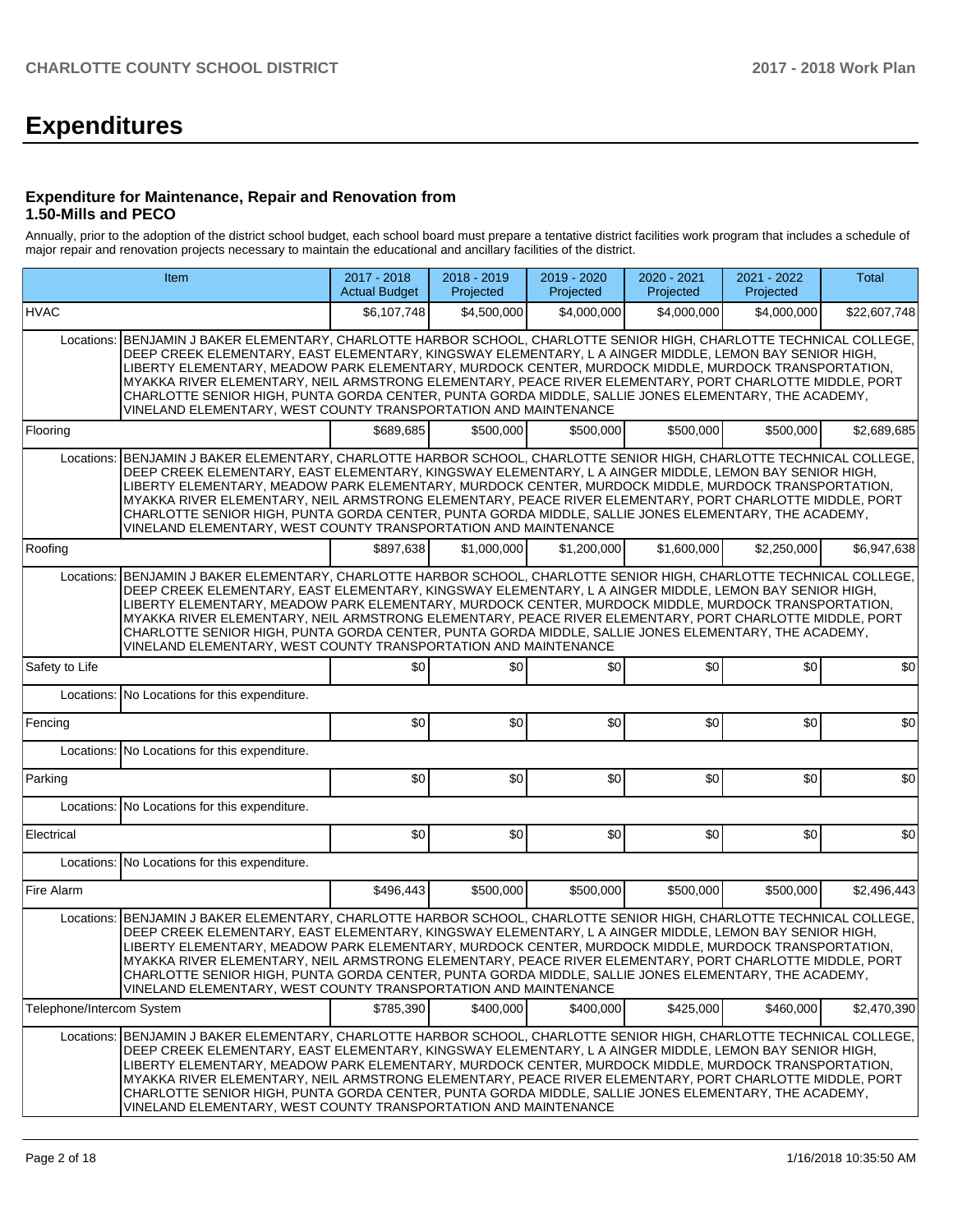| Closed Circuit Television |                                                                                                                                                                                                                                                                                                                                                                                                                                                                                                                                                                                                                               | \$0         | \$50,000    | \$50,000    | \$50,000    | \$50,000    | \$200,000    |
|---------------------------|-------------------------------------------------------------------------------------------------------------------------------------------------------------------------------------------------------------------------------------------------------------------------------------------------------------------------------------------------------------------------------------------------------------------------------------------------------------------------------------------------------------------------------------------------------------------------------------------------------------------------------|-------------|-------------|-------------|-------------|-------------|--------------|
|                           | Locations: BENJAMIN J BAKER ELEMENTARY, CHARLOTTE HARBOR SCHOOL, CHARLOTTE SENIOR HIGH, CHARLOTTE TECHNICAL COLLEGE,<br>DEEP CREEK ELEMENTARY, EAST ELEMENTARY, KINGSWAY ELEMENTARY, L A AINGER MIDDLE, LEMON BAY SENIOR HIGH,<br>LIBERTY ELEMENTARY, MEADOW PARK ELEMENTARY, MURDOCK CENTER, MURDOCK MIDDLE, MURDOCK TRANSPORTATION,<br>MYAKKA RIVER ELEMENTARY, NEIL ARMSTRONG ELEMENTARY, PEACE RIVER ELEMENTARY, PORT CHARLOTTE MIDDLE, PORT<br>CHARLOTTE SENIOR HIGH, PUNTA GORDA CENTER, PUNTA GORDA MIDDLE, SALLIE JONES ELEMENTARY, THE ACADEMY,<br>VINELAND ELEMENTARY, WEST COUNTY TRANSPORTATION AND MAINTENANCE   |             |             |             |             |             |              |
| Paint                     |                                                                                                                                                                                                                                                                                                                                                                                                                                                                                                                                                                                                                               | \$546,091   | \$200,000   | \$200,000   | \$250,000   | \$300,000   | \$1,496,091  |
|                           | Locations:   BENJAMIN J BAKER ELEMENTARY, CHARLOTTE HARBOR SCHOOL, CHARLOTTE SENIOR HIGH, CHARLOTTE TECHNICAL COLLEGE,<br>DEEP CREEK ELEMENTARY, EAST ELEMENTARY, KINGSWAY ELEMENTARY, L A AINGER MIDDLE, LEMON BAY SENIOR HIGH,<br>LIBERTY ELEMENTARY, MEADOW PARK ELEMENTARY, MURDOCK CENTER, MURDOCK MIDDLE, MURDOCK TRANSPORTATION,<br>MYAKKA RIVER ELEMENTARY, NEIL ARMSTRONG ELEMENTARY, PEACE RIVER ELEMENTARY, PORT CHARLOTTE MIDDLE, PORT<br>CHARLOTTE SENIOR HIGH, PUNTA GORDA CENTER, PUNTA GORDA MIDDLE, SALLIE JONES ELEMENTARY, THE ACADEMY,<br>VINELAND ELEMENTARY, WEST COUNTY TRANSPORTATION AND MAINTENANCE |             |             |             |             |             |              |
| Maintenance/Repair        |                                                                                                                                                                                                                                                                                                                                                                                                                                                                                                                                                                                                                               | \$0.        | \$0         | \$0         | \$0         | \$0         | \$0          |
|                           | Locations: No Locations for this expenditure.                                                                                                                                                                                                                                                                                                                                                                                                                                                                                                                                                                                 |             |             |             |             |             |              |
|                           | <b>Sub Total:</b>                                                                                                                                                                                                                                                                                                                                                                                                                                                                                                                                                                                                             | \$9,522,995 | \$7,150,000 | \$6,850,000 | \$7,325,000 | \$8,060,000 | \$38,907,995 |

| <b>IPECO Maintenance Expenditures</b> | \$265,722    | \$265,722   | \$265,722    | \$265,722    | \$265,722    | \$1,328,610  |
|---------------------------------------|--------------|-------------|--------------|--------------|--------------|--------------|
| 1.50 Mill Sub Total:                  | \$13,564,153 | \$9,949,278 | \$10.184.278 | \$10.884.278 | \$11.694.278 | \$56,276,265 |

|                                 | Other Items                                                                                                                                                                                                                                                                                                                                                                                                                                                                                                                                                                                                                | $2017 - 2018$<br><b>Actual Budget</b> | $2018 - 2019$<br>Projected | $2019 - 2020$<br>Projected | $2020 - 2021$<br>Projected | $2021 - 2022$<br>Projected | Total       |
|---------------------------------|----------------------------------------------------------------------------------------------------------------------------------------------------------------------------------------------------------------------------------------------------------------------------------------------------------------------------------------------------------------------------------------------------------------------------------------------------------------------------------------------------------------------------------------------------------------------------------------------------------------------------|---------------------------------------|----------------------------|----------------------------|----------------------------|----------------------------|-------------|
| 385-Paving                      |                                                                                                                                                                                                                                                                                                                                                                                                                                                                                                                                                                                                                            | \$218,999                             | \$250,000                  | \$500,000                  | \$500,000                  | \$500,000                  | \$1,968,999 |
|                                 | Locations BENJAMIN J BAKER ELEMENTARY, CHARLOTTE HARBOR SCHOOL, CHARLOTTE SENIOR HIGH, CHARLOTTE TECHNICAL<br>COLLEGE, DEEP CREEK ELEMENTARY, EAST ELEMENTARY, KINGSWAY ELEMENTARY, L A AINGER MIDDLE, LEMON BAY SENIOF<br>HIGH, LIBERTY ELEMENTARY, MEADOW PARK ELEMENTARY, MURDOCK CENTER, MURDOCK MIDDLE, MURDOCK<br>TRANSPORTATION, MYAKKA RIVER ELEMENTARY, NEIL ARMSTRONG ELEMENTARY, PEACE RIVER ELEMENTARY, PORT<br>CHARLOTTE MIDDLE, PORT CHARLOTTE SENIOR HIGH, PUNTA GORDA CENTER, PUNTA GORDA MIDDLE, SALLIE JONES<br>ELEMENTARY, THE ACADEMY, VINELAND ELEMENTARY, WEST COUNTY TRANSPORTATION AND MAINTENANCE |                                       |                            |                            |                            |                            |             |
| 383-Small Renovation Projects   |                                                                                                                                                                                                                                                                                                                                                                                                                                                                                                                                                                                                                            | \$450,000                             | \$750,000                  | \$900,000                  | \$1,000,000                | \$1,000,000                | \$4,100,000 |
|                                 | Locations BENJAMIN J BAKER ELEMENTARY, CHARLOTTE HARBOR SCHOOL, CHARLOTTE SENIOR HIGH, CHARLOTTE TECHNICAL<br>COLLEGE, DEEP CREEK ELEMENTARY, EAST ELEMENTARY, KINGSWAY ELEMENTARY, L A AINGER MIDDLE, LEMON BAY SENIOF<br>HIGH, LIBERTY ELEMENTARY, MEADOW PARK ELEMENTARY, MURDOCK CENTER, MURDOCK MIDDLE, MURDOCK<br>TRANSPORTATION, MYAKKA RIVER ELEMENTARY, NEIL ARMSTRONG ELEMENTARY, PEACE RIVER ELEMENTARY, PORT<br>CHARLOTTE MIDDLE, PORT CHARLOTTE SENIOR HIGH, PUNTA GORDA CENTER, PUNTA GORDA MIDDLE, SALLIE JONES<br>ELEMENTARY. THE ACADEMY. VINELAND ELEMENTARY. WEST COUNTY TRANSPORTATION AND MAINTENANCE |                                       |                            |                            |                            |                            |             |
| 366-ADA                         |                                                                                                                                                                                                                                                                                                                                                                                                                                                                                                                                                                                                                            | \$100,000                             | \$100,000                  | \$100,000                  | \$100,000                  | \$100,000                  | \$500,000   |
|                                 | Locations BENJAMIN J BAKER ELEMENTARY, CHARLOTTE HARBOR SCHOOL, CHARLOTTE SENIOR HIGH, CHARLOTTE TECHNICAL<br>COLLEGE, DEEP CREEK ELEMENTARY, EAST ELEMENTARY, KINGSWAY ELEMENTARY, L A AINGER MIDDLE, LEMON BAY SENIOF<br>HIGH, LIBERTY ELEMENTARY, MEADOW PARK ELEMENTARY, MURDOCK CENTER, MURDOCK MIDDLE, MURDOCK<br>TRANSPORTATION, MYAKKA RIVER ELEMENTARY, NEIL ARMSTRONG ELEMENTARY, PEACE RIVER ELEMENTARY, PORT<br>CHARLOTTE MIDDLE, PORT CHARLOTTE SENIOR HIGH, PUNTA GORDA CENTER, PUNTA GORDA MIDDLE, SALLIE JONES<br>ELEMENTARY, THE ACADEMY, VINELAND ELEMENTARY, WEST COUNTY TRANSPORTATION AND MAINTENANCE |                                       |                            |                            |                            |                            |             |
| 376-Athletic Field Improvements |                                                                                                                                                                                                                                                                                                                                                                                                                                                                                                                                                                                                                            | \$994,667                             | \$750,000                  | \$850,000                  | \$925,000                  | \$950,000                  | \$4,469,667 |
|                                 | Locations CHARLOTTE SENIOR HIGH, LEMON BAY SENIOR HIGH, PORT CHARLOTTE SENIOR HIGH                                                                                                                                                                                                                                                                                                                                                                                                                                                                                                                                         |                                       |                            |                            |                            |                            |             |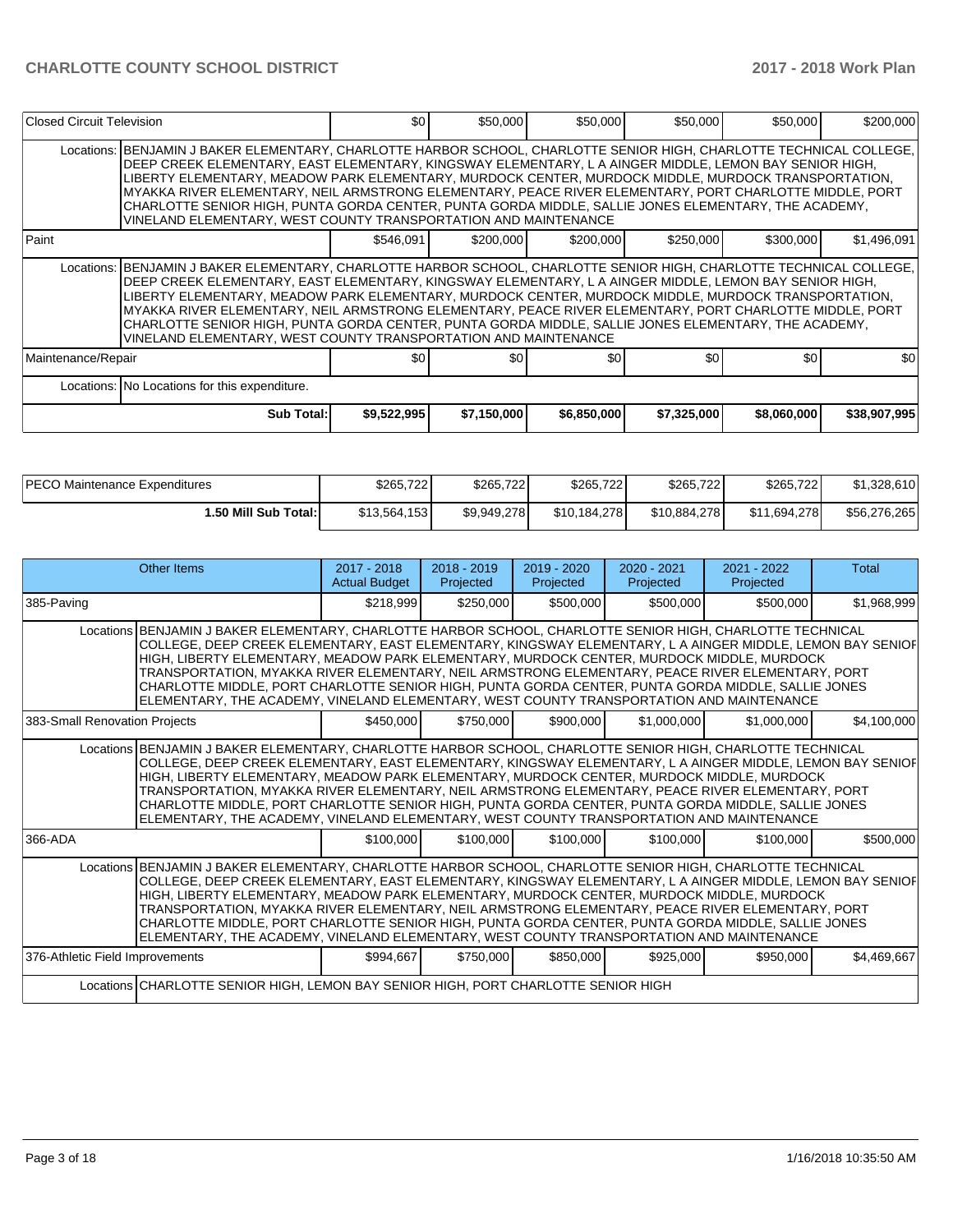| 387-Playgrounds/Bleachers |                                                                                                                                                                                                                                                                                                                                                                                                                                                                                                                                                                                                                              | \$691,149    | \$465,000    | \$500,000    | \$550,000    | \$600,000    | \$2,806,149  |
|---------------------------|------------------------------------------------------------------------------------------------------------------------------------------------------------------------------------------------------------------------------------------------------------------------------------------------------------------------------------------------------------------------------------------------------------------------------------------------------------------------------------------------------------------------------------------------------------------------------------------------------------------------------|--------------|--------------|--------------|--------------|--------------|--------------|
|                           | Locations BENJAMIN J BAKER ELEMENTARY, CHARLOTTE HARBOR SCHOOL, CHARLOTTE SENIOR HIGH, CHARLOTTE TECHNICAL<br>COLLEGE, DEEP CREEK ELEMENTARY, EAST ELEMENTARY, KINGSWAY ELEMENTARY, L A AINGER MIDDLE, LEMON BAY SENIOF<br>HIGH, LIBERTY ELEMENTARY, MEADOW PARK ELEMENTARY, MURDOCK CENTER, MURDOCK MIDDLE, MURDOCK<br>TRANSPORTATION, MYAKKA RIVER ELEMENTARY, NEIL ARMSTRONG ELEMENTARY, PEACE RIVER ELEMENTARY, PORT<br>CHARLOTTE MIDDLE, PORT CHARLOTTE SENIOR HIGH, PUNTA GORDA CENTER, PUNTA GORDA MIDDLE, SALLIE JONES<br>ELEMENTARY, THE ACADEMY, VINELAND ELEMENTARY, WEST COUNTY TRANSPORTATION AND MAINTENANCE   |              |              |              |              |              |              |
| 337-Security Projects     |                                                                                                                                                                                                                                                                                                                                                                                                                                                                                                                                                                                                                              | \$800,000    | \$250,000    | \$250,000    | \$250,000    | \$250,000    | \$1,800,000  |
|                           | Locations BENJAMIN J BAKER ELEMENTARY, CHARLOTTE HARBOR SCHOOL, CHARLOTTE SENIOR HIGH, CHARLOTTE TECHNICAL<br>COLLEGE, DEEP CREEK ELEMENTARY, EAST ELEMENTARY, KINGSWAY ELEMENTARY, L A AINGER MIDDLE, LEMON BAY SENIOF<br>HIGH, LIBERTY ELEMENTARY, MEADOW PARK ELEMENTARY, MURDOCK CENTER, MURDOCK MIDDLE, MURDOCK<br>TRANSPORTATION, MYAKKA RIVER ELEMENTARY, NEIL ARMSTRONG ELEMENTARY, PEACE RIVER ELEMENTARY, PORT<br>CHARLOTTE MIDDLE, PORT CHARLOTTE SENIOR HIGH, PUNTA GORDA CENTER, PUNTA GORDA MIDDLE, SALLIE JONES<br>ELEMENTARY, THE ACADEMY, VINELAND ELEMENTARY, WEST COUNTY TRANSPORTATION AND MAINTENANCE   |              |              |              |              |              |              |
| 384-Promethean            |                                                                                                                                                                                                                                                                                                                                                                                                                                                                                                                                                                                                                              | \$1,052,065  | \$500,000    | \$500,000    | \$500,000    | \$500,000    | \$3,052,065  |
|                           | Locations BENJAMIN J BAKER ELEMENTARY, CHARLOTTE HARBOR SCHOOL, CHARLOTTE SENIOR HIGH, CHARLOTTE TECHNICAL<br> COLLEGE, DEEP CREEK ELEMENTARY, EAST ELEMENTARY, KINGSWAY ELEMENTARY, L A AINGER MIDDLE, LEMON BAY SENIOF <br>HIGH, LIBERTY ELEMENTARY, MEADOW PARK ELEMENTARY, MURDOCK CENTER, MURDOCK MIDDLE, MURDOCK<br>TRANSPORTATION, MYAKKA RIVER ELEMENTARY, NEIL ARMSTRONG ELEMENTARY, PEACE RIVER ELEMENTARY, PORT<br>CHARLOTTE MIDDLE, PORT CHARLOTTE SENIOR HIGH, PUNTA GORDA CENTER, PUNTA GORDA MIDDLE, SALLIE JONES<br>ELEMENTARY, THE ACADEMY, VINELAND ELEMENTARY, WEST COUNTY TRANSPORTATION AND MAINTENANCE |              |              |              |              |              |              |
|                           | Total:                                                                                                                                                                                                                                                                                                                                                                                                                                                                                                                                                                                                                       | \$13,829,875 | \$10,215,000 | \$10,450,000 | \$11,150,000 | \$11,960,000 | \$57,604,875 |

## **Local 1.50 Mill Expenditure For Maintenance, Repair and Renovation**

Anticipated expenditures expected from local funding sources over the years covered by the current work plan.

| Item                                                         | 2017 - 2018<br><b>Actual Budget</b> | 2018 - 2019<br>Projected | 2019 - 2020<br>Projected | 2020 - 2021<br>Projected | 2021 - 2022<br>Projected | <b>Total</b> |
|--------------------------------------------------------------|-------------------------------------|--------------------------|--------------------------|--------------------------|--------------------------|--------------|
| Remaining Maint and Repair from 1.5 Mills                    | \$13,564,153                        | \$9,949,278              | \$10,184,278             | \$10,884,278             | \$11,694,278             | \$56,276,265 |
| Maintenance/Repair Salaries                                  | \$3,850,000                         | \$3,900,318              | \$3,917,576              | \$4,013,588              | \$4,057,510              | \$19,738,992 |
| <b>School Bus Purchases</b>                                  | \$1,182,477                         | \$1,250,000              | \$1,275,000              | \$1,300,000              | \$1,350,000              | \$6,357,477  |
| <b>Other Vehicle Purchases</b>                               | \$233,556                           | \$200,000                | \$200,000                | \$200,000                | \$200,000                | \$1,033,556  |
| <b>Capital Outlay Equipment</b>                              | \$50,000                            | \$50,000                 | \$50,000                 | \$75,000                 | \$75,000                 | \$300,000    |
| <b>Rent/Lease Payments</b>                                   | \$0                                 | \$0                      | \$0                      | \$0                      | \$0                      | \$0          |
| <b>COP Debt Service</b>                                      | \$0                                 | \$0                      | \$0                      | \$0                      | \$0                      | \$0          |
| Rent/Lease Relocatables                                      | \$187,735                           | \$150,000                | \$125,000                | \$125,000                | \$125,000                | \$712,735    |
| <b>Environmental Problems</b>                                | \$0                                 | \$0                      | \$0                      | \$0                      | \$0                      | \$0          |
| s.1011.14 Debt Service                                       | \$0                                 | \$0                      | \$0                      | \$0                      | \$0                      | \$0          |
| Special Facilities Construction Account                      | \$0                                 | \$0                      | \$0                      | \$0                      | \$0                      | \$0          |
| Premiums for Property Casualty Insurance - 1011.71<br>(4a,b) | \$1,200,000                         | \$1,300,000              | \$1,300,000              | \$1,325,000              | \$1,350,000              | \$6,475,000  |
| Qualified School Construction Bonds (QSCB)                   | \$3,995,118                         | \$4,028,000              | \$4,028,000              | \$4,028,000              | \$4,028,000              | \$20,107,118 |
| Qualified Zone Academy Bonds (QZAB)                          | \$242,709                           | \$242,709                | \$242,709                | \$242,709                | \$242,709                | \$1,213,545  |
| 700-District Technology Plan                                 | \$5,778,694                         | \$4,500,000              | \$4,600,000              | \$4,850,000              | \$5,000,000              | \$24,728,694 |
| 368-Vocational Equipment                                     | \$116,000                           | \$50,000                 | \$60,000                 | \$65,000                 | \$75,000                 | \$366,000    |
| 364-School Radios                                            | \$113,752                           | \$50,000                 | \$25,000                 | \$25,000                 | \$25,000                 | \$238,752    |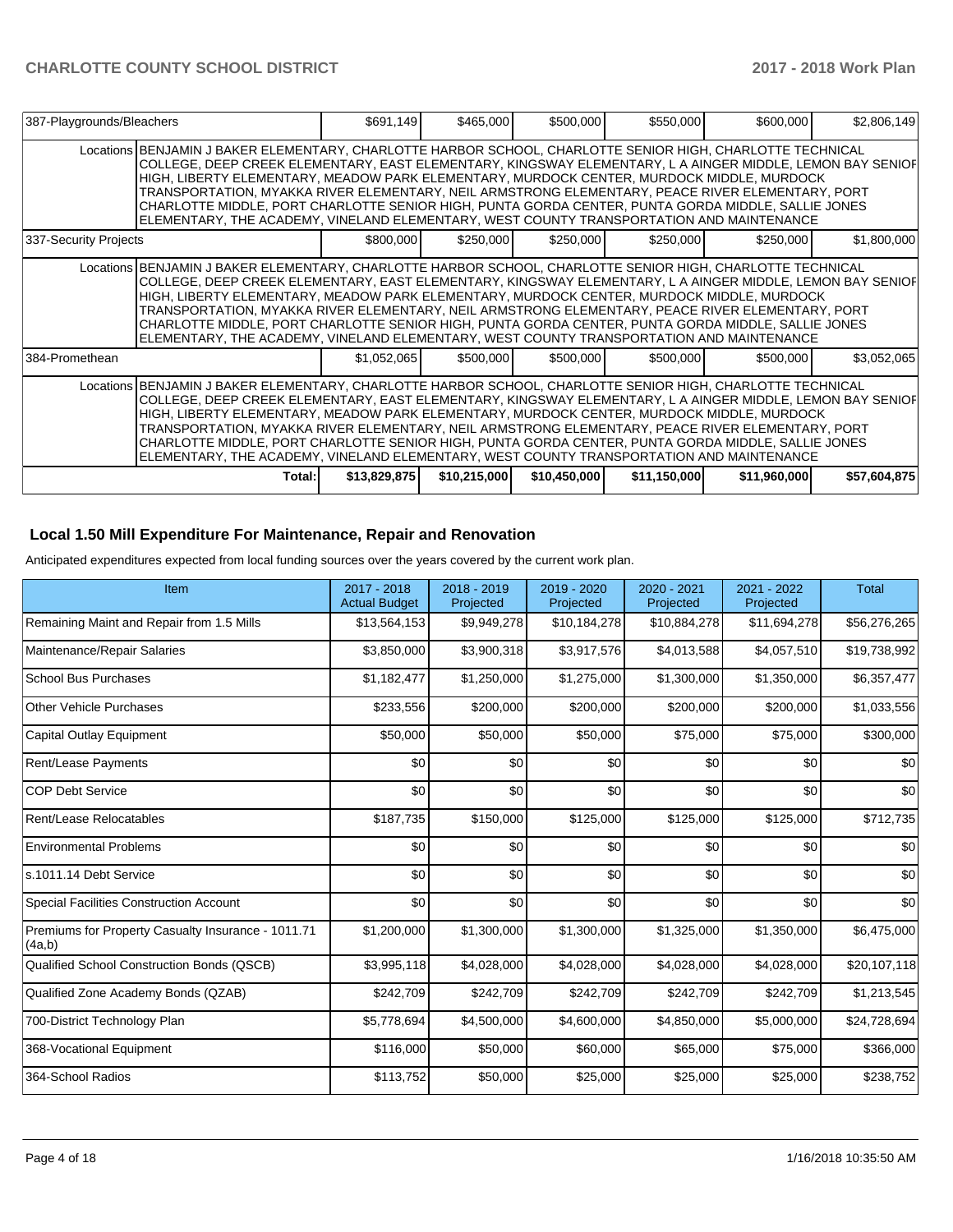| <b>Ending Fund Balance</b>                | \$6,704,501  | \$6,000,000  | \$6,000,000  | \$6,000,000  | \$6,000,000  | \$30,704,501  |
|-------------------------------------------|--------------|--------------|--------------|--------------|--------------|---------------|
| 372-Elementary Equipment                  | \$30,000     | \$30,000     | \$40,000     | \$40,000     | \$40,000     | \$180,000     |
| 396-Facilities Department Staff           | \$475,000    | \$475,000    | \$475,000    | \$475,000    | \$475,000    | \$2,375,000   |
| 380-District-wide Furniture and Equipment | \$269,000    | \$275,000    | \$275,000    | \$300,000    | \$300,000    | \$1,419,000   |
| 379-Custodial Equipment                   | \$155,132    | \$75,000     | \$75,000     | \$75,000     | \$75,000     | \$455,132     |
| 371-Middle School Equipment               | \$40,000     | \$40,000     | \$40,000     | \$50,000     | \$50,000     | \$220,000     |
| <b>Charter Capital Transfers</b>          | \$425,000    | \$450,000    | \$650,000    | \$800,000    | \$900,000    | \$3,225,000   |
| 375-High School Equipment                 | \$99,925     | \$85,000     | \$90,000     | \$90,000     | \$90,000     | \$454,925     |
| Local Expenditure Totals:                 | \$38,712,752 | \$33,100,305 | \$33,652,563 | \$34,963,575 | \$36,152,497 | \$176,581,692 |

# **Revenue**

## **1.50 Mill Revenue Source**

Schedule of Estimated Capital Outlay Revenue from each currently approved source which is estimated to be available for expenditures on the projects included in the tentative district facilities work program. All amounts are NET after considering carryover balances, interest earned, new COP's, 1011.14 and 1011.15 loans, etc. Districts cannot use 1.5-Mill funds for salaries except for those explicitly associated with maintenance/repair projects. (1011.71 (5), F.S.)

| Item                                                                                | Fund | $2017 - 2018$<br><b>Actual Value</b> | $2018 - 2019$<br>Projected | 2019 - 2020<br>Projected | $2020 - 2021$<br>Projected | 2021 - 2022<br>Projected | <b>Total</b>     |
|-------------------------------------------------------------------------------------|------|--------------------------------------|----------------------------|--------------------------|----------------------------|--------------------------|------------------|
| (1) Non-exempt property<br>lassessed valuation                                      |      | \$17,069,863,012                     | \$18,102,500,000           | \$18,955,600,000         | \$19,816,100,000           | \$20,624,100,000         | \$94,568,163,012 |
| (2) The Millege projected for<br>discretionary capital outlay per<br>ls.1011.71     |      | 1.50                                 | 1.50                       | 1.50                     | 1.50                       | 1.50                     |                  |
| $(3)$ Full value of the 1.50-Mill<br>discretionary capital outlay per<br>ls.1011.71 |      | \$28,677,370                         | \$30,412,200               | \$31,845,408             | \$33,291,048               | \$34,648,488             | \$158,874,514    |
| $(4)$ Value of the portion of the 1.50<br>-Mill ACTUALLY levied                     | 370  | \$24,580,603                         | \$26,067,600               | \$27,296,064             | \$28,535,184               | \$29,698,704             | \$136,178,155    |
| $(5)$ Difference of lines $(3)$ and $(4)$                                           |      | \$4,096,767                          | \$4,344,600                | \$4,549,344              | \$4,755,864                | \$4,949,784              | \$22,696,359     |

## **PECO Revenue Source**

The figure in the row designated "PECO Maintenance" will be subtracted from funds available for new construction because PECO maintenance dollars cannot be used for new construction.

| Item                                 | Fund | 2017 - 2018<br><b>Actual Budget</b> | $2018 - 2019$<br>Projected | 2019 - 2020<br>Projected | $2020 - 2021$<br>Projected | 2021 - 2022<br>Projected | Total       |
|--------------------------------------|------|-------------------------------------|----------------------------|--------------------------|----------------------------|--------------------------|-------------|
| <b>IPECO New Construction</b>        | 340  | \$0                                 | \$0                        | \$28.295                 | \$100.187                  | \$125.589                | \$254,071   |
| <b>PECO Maintenance Expenditures</b> |      | \$265.722                           | \$265,722                  | \$265.722                | \$265.722                  | \$265.722                | \$1,328,610 |
|                                      |      | \$265.722                           | \$265,722                  | \$294.017                | \$365,909                  | \$391.311                | \$1,582,681 |

## **CO & DS Revenue Source**

Revenue from Capital Outlay and Debt Service funds.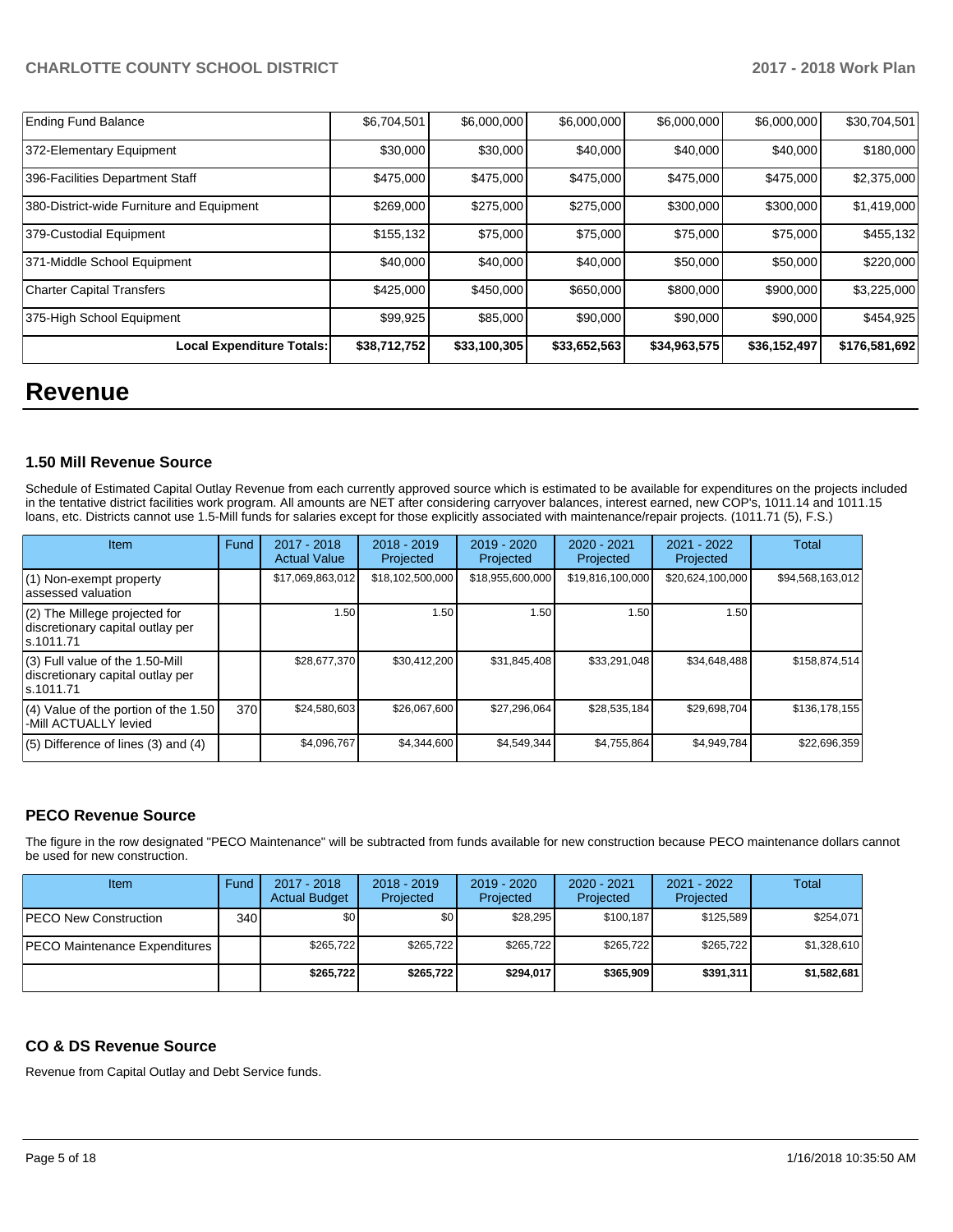| Item                                      | Fund | $2017 - 2018$<br><b>Actual Budget</b> | $2018 - 2019$<br>Projected | $2019 - 2020$<br>Projected | $2020 - 2021$<br>Projected | 2021 - 2022<br>Projected | <b>Total</b> |
|-------------------------------------------|------|---------------------------------------|----------------------------|----------------------------|----------------------------|--------------------------|--------------|
| ICO & DS Cash Flow-through<br>Distributed | 360  | \$177.003                             | \$177.003                  | \$177.003                  | \$177.003                  | \$177.003                | \$885.015    |
| ICO & DS Interest on<br>Undistributed CO  | 360  | \$6,201                               | \$6,201                    | \$6,201                    | \$6.201                    | \$6,201                  | \$31,005     |
|                                           |      | \$183,204                             | \$183,204                  | \$183,204                  | \$183,204                  | \$183,204                | \$916,020    |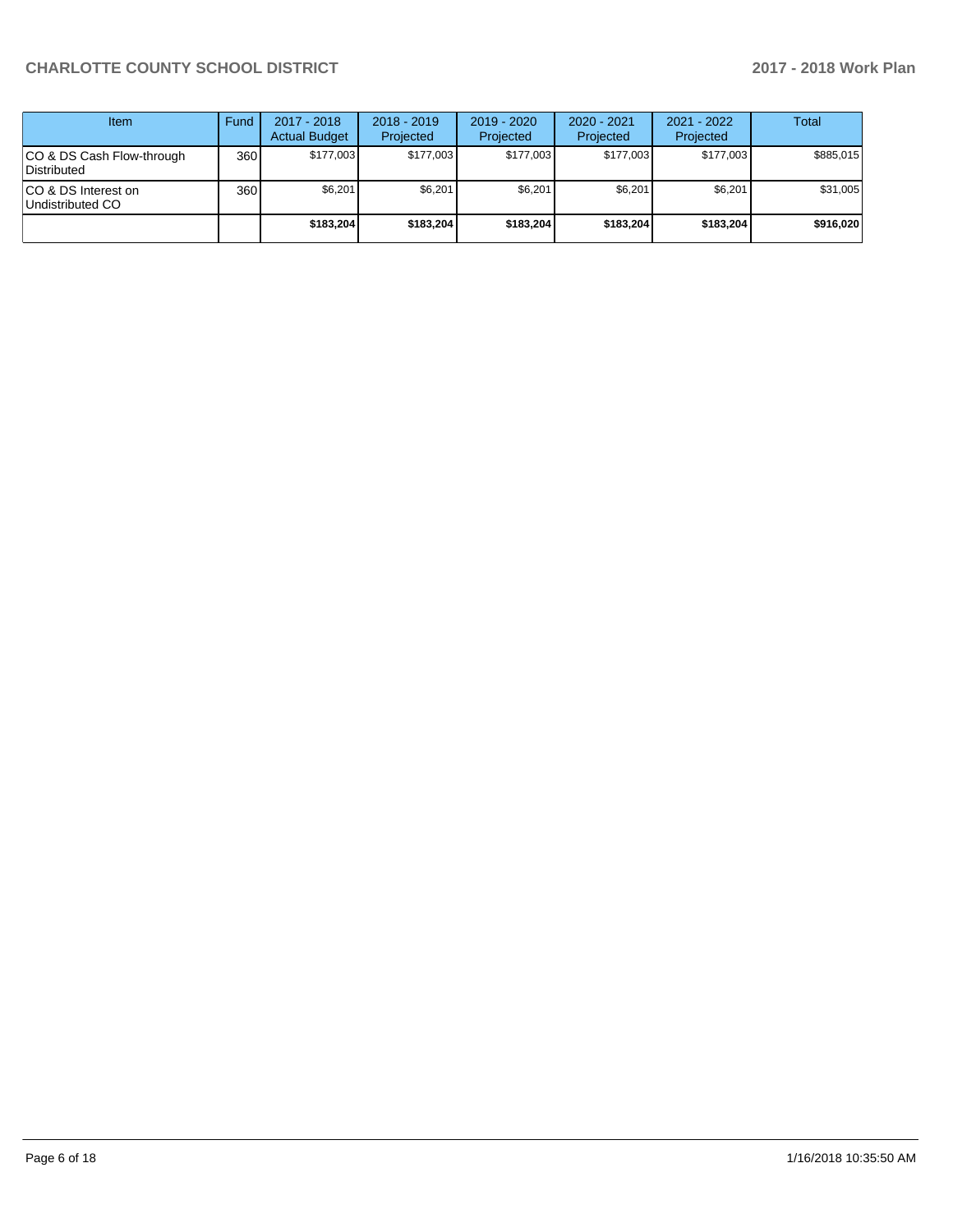## **Fair Share Revenue Source**

Nothing reported for this section. All legally binding commitments for proportionate fair-share mitigation for impacts on public school facilities must be included in the 5-year district work program.

### **Sales Surtax Referendum**

Specific information about any referendum for a 1-cent or 1/2-cent surtax referendum during the previous year.

**Did the school district hold a surtax referendum during the past fiscal year 2016 - 2017?**

No

#### **Additional Revenue Source**

Any additional revenue sources

| Item                                                                                                                      | 2017 - 2018<br><b>Actual Value</b> | 2018 - 2019<br>Projected | 2019 - 2020<br>Projected | 2020 - 2021<br>Projected | 2021 - 2022<br>Projected | <b>Total</b> |
|---------------------------------------------------------------------------------------------------------------------------|------------------------------------|--------------------------|--------------------------|--------------------------|--------------------------|--------------|
| Proceeds from Certificates of<br>Participation (COP's) Sale                                                               | \$0                                | \$0                      | \$0                      | \$0                      | \$0                      | \$0          |
| Classrooms First Bond proceeds amount<br>authorized in FY 1997-98                                                         | \$0                                | \$0                      | \$0                      | \$0                      | \$0                      | \$0          |
| <b>Classrooms for Kids</b>                                                                                                | \$0                                | \$0                      | \$0                      | \$0                      | \$0                      | \$0          |
| <b>District Equity Recognition</b>                                                                                        | \$0                                | \$0                      | \$0                      | \$0                      | \$0                      | \$0          |
| <b>Federal Grants</b>                                                                                                     | \$0                                | \$0                      | \$0                      | \$0                      | \$0                      | \$0          |
| Proportionate share mitigation (actual<br>cash revenue only, not in kind donations)                                       | \$0                                | \$0                      | \$0                      | \$0                      | \$0                      | \$0          |
| Impact fees received                                                                                                      | \$0                                | \$0                      | \$0                      | \$0                      | \$0                      | \$0          |
| Private donations                                                                                                         | \$0                                | \$0                      | \$0                      | \$0                      | \$0                      | \$0          |
| Grants from local governments or not-for-<br>profit organizations                                                         | \$0                                | \$0                      | \$0                      | \$0                      | \$0                      | \$0          |
| Interest, Including Profit On Investment                                                                                  | \$100,000                          | \$100,000                | \$100,000                | \$100,000                | \$100,000                | \$500,000    |
| Revenue from Bonds pledging proceeds<br>from 1 cent or 1/2 cent Sales Surtax                                              | \$0                                | \$0                      | \$0                      | \$0                      | \$0                      | \$0          |
| <b>Total Fund Balance Carried Forward</b>                                                                                 | \$13,803,945                       | \$6,704,501              | \$6,000,000              | \$6,000,000              | \$6,000,000              | \$38,508,446 |
| General Capital Outlay Obligated Fund<br><b>Balance Carried Forward From Total</b><br><b>Fund Balance Carried Forward</b> | \$0                                | \$0                      | \$0                      | \$0                      | \$0                      | \$0          |
| Special Facilities Construction Account                                                                                   | \$0                                | \$0                      | \$0                      | \$0                      | \$0                      | \$0          |
| One Cent - 1/2 Cent Sales Surtax Debt<br>Service From Total Fund Balance Carried<br>Forward                               | \$0                                | \$0                      | \$0                      | \$0                      | \$0                      | \$0          |
| Capital Outlay Projects Funds Balance<br>Carried Forward From Total Fund<br><b>Balance Carried Forward</b>                | \$0                                | \$0                      | \$0                      | \$0                      | \$0                      | \$0          |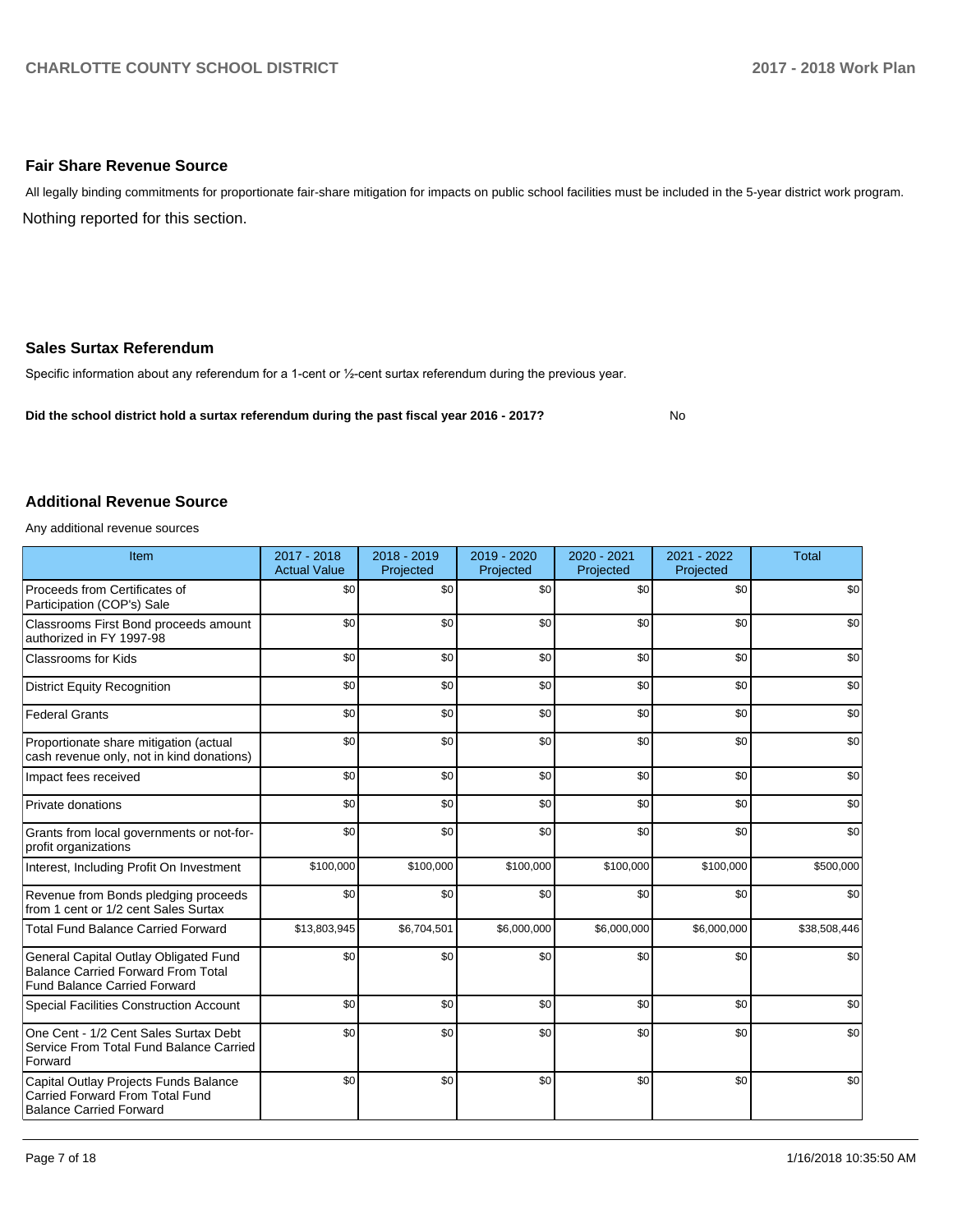| Proceeds from a s.1011.14/15 F.S. Loans                                                                | \$0          | \$0         | \$0         | \$0         | \$0         | \$0          |
|--------------------------------------------------------------------------------------------------------|--------------|-------------|-------------|-------------|-------------|--------------|
| District Bonds - Voted local bond<br>referendum proceeds per s.9, Art VII<br><b>State Constitution</b> | \$0          | \$0         | \$0         | \$0         | \$0         | \$0          |
| Proceeds from Special Act Bonds                                                                        | \$0          | \$0         | \$0         | \$0         | \$0         | \$0          |
| Estimated Revenue from CO & DS Bond<br>Sale                                                            | \$0          | \$0         | \$0         | \$0         | \$0         | \$0          |
| Proceeds from Voted Capital<br>Improvements millage                                                    | \$0          | \$0         | \$0         | \$0         | \$0         | \$0          |
| Other Revenue for Other Capital Projects                                                               | \$45,000     | \$45,000    | \$45,000    | \$45,000    | \$45,000    | \$225,000    |
| Proceeds from 1/2 cent sales surtax<br>authorized by school board                                      | \$0          | \$0         | \$0         | \$0         | \$0         | \$0          |
| Proceeds from local governmental<br>infrastructure sales surtax                                        | \$0          | \$0         | \$0         | \$0         | \$0         | \$0          |
| Subtotal                                                                                               | \$13,948,945 | \$6,849,501 | \$6,145,000 | \$6,145,000 | \$6,145,000 | \$39,233,446 |

# **Total Revenue Summary**

| <b>Item Name</b>                                              | $2017 - 2018$<br><b>Budget</b> | $2018 - 2019$<br>Projected | $2019 - 2020$<br>Projected | $2020 - 2021$<br>Projected | 2021 - 2022<br>Projected | <b>Five Year Total</b> |
|---------------------------------------------------------------|--------------------------------|----------------------------|----------------------------|----------------------------|--------------------------|------------------------|
| Local 1.5 Mill Discretionary Capital Outlay<br><b>Revenue</b> | \$24,580,603                   | \$26,067,600               | \$27,296,064               | \$28,535,184               | \$29,698,704             | \$136,178,155          |
| PECO and 1.5 Mill Maint and Other 1.5<br>Mill Expenditures    | (\$38,712,752)                 | (\$33,100,305)             | (\$33,652,563)             | (S34, 963, 575)            | (S36, 152, 497)          | (\$176,581,692)        |
| <b>PECO Maintenance Revenue</b>                               | \$265.722                      | \$265,722                  | \$265.722                  | \$265.722                  | \$265,722                | \$1,328,610            |
| Available 1.50 Mill for New<br>  Construction                 | ( \$14, 132, 149]              | (\$7,032,705)              | ( \$6,356,499)             | ( \$6,428,391)             | ( \$6,453,793)           | ( \$40,403,537]        |

| <b>Item Name</b>                      | 2017 - 2018<br><b>Budget</b> | $2018 - 2019$<br>Projected | 2019 - 2020<br>Projected | 2020 - 2021<br>Projected | $2021 - 2022$<br>Projected | <b>Five Year Total</b> |
|---------------------------------------|------------------------------|----------------------------|--------------------------|--------------------------|----------------------------|------------------------|
| ICO & DS Revenue                      | \$183,204                    | \$183,204                  | \$183.204                | \$183,204                | \$183,204                  | \$916,020              |
| <b>IPECO New Construction Revenue</b> | \$0 <sub>1</sub>             | \$0                        | \$28,295                 | \$100,187                | \$125,589                  | \$254,071              |
| Other/Additional Revenue              | \$13,948,945                 | \$6,849,501                | \$6,145,000              | \$6,145,000              | \$6,145,000                | \$39,233,446           |
| <b>Total Additional Revenuel</b>      | \$14,132,149                 | \$7,032,705                | \$6,356,499              | \$6,428,391              | \$6,453,793                | \$40,403,537           |
| <b>Total Available Revenue</b>        | \$0                          | \$0                        | \$0                      | \$0                      | \$0                        | \$0                    |

# **Project Schedules**

# **Capacity Project Schedules**

A schedule of capital outlay projects necessary to ensure the availability of satisfactory classrooms for the projected student enrollment in K-12 programs.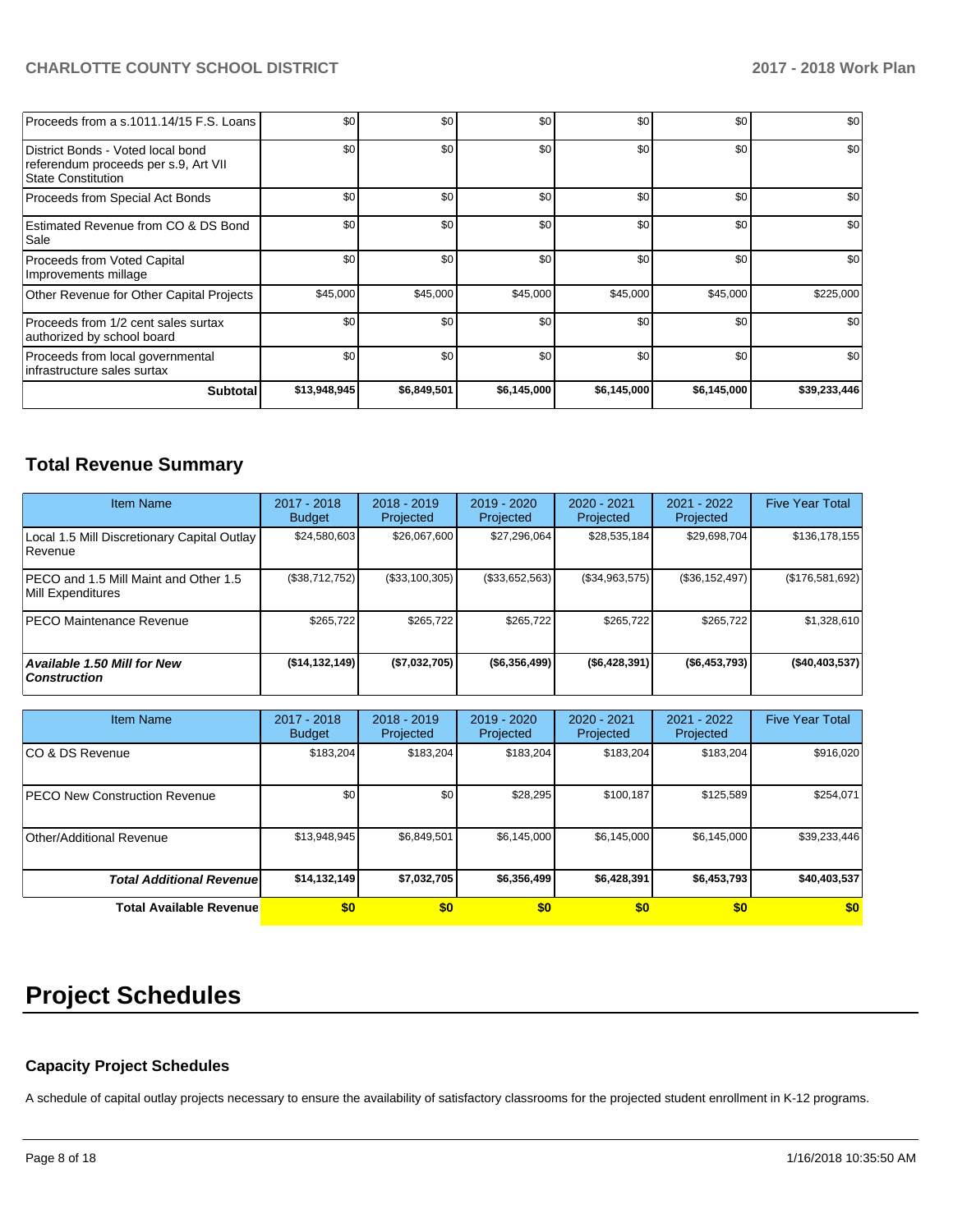| <b>Project Description</b>                                                     | Location                                                                                        |                          | 2017 - 2018  | 2018 - 2019 | 2019 - 2020 | 2020 - 2021 | 2021 - 2022 | <b>Total</b>    | Funded |
|--------------------------------------------------------------------------------|-------------------------------------------------------------------------------------------------|--------------------------|--------------|-------------|-------------|-------------|-------------|-----------------|--------|
| Remodel, renovate,<br>site improvements.                                       | CHARLOTTE<br>HARBOR SCHOOL                                                                      | Planned<br>Cost:         | \$5,599,520  | \$0         | \$0         | \$0         | \$0         | \$5,599,520 No  |        |
|                                                                                |                                                                                                 | <b>Student Stations:</b> | $\pmb{0}$    | $\mathbf 0$ | $\mathbf 0$ | 0           | $\mathbf 0$ | $\mathbf 0$     |        |
|                                                                                |                                                                                                 | <b>Total Classrooms:</b> | 0            | $\mathbf 0$ | $\mathbf 0$ | $\mathbf 0$ | $\mathbf 0$ | $\mathbf 0$     |        |
|                                                                                |                                                                                                 | Gross Sq Ft:             | $\mathbf 0$  | $\mathbf 0$ | $\mathbf 0$ | $\mathbf 0$ | $\mathbf 0$ | $\mathbf 0$     |        |
| Remodel, renovate<br>(Buildings 1-12) and<br>new construction and<br>site work | CHARLOTTE<br><b>TECHNICAL</b><br>COLLEGE                                                        | Planned<br>Cost:         | \$6,189,540  | \$0         | \$0         | \$0         | \$0         | \$6,189,540 No  |        |
|                                                                                |                                                                                                 | <b>Student Stations:</b> | $\mathbf 0$  | $\mathbf 0$ | $\mathbf 0$ | 0           | 0           | $\mathbf 0$     |        |
|                                                                                |                                                                                                 | Total Classrooms:        | $\mathbf 0$  | $\mathbf 0$ | $\mathbf 0$ | $\mathbf 0$ | $\mathbf 0$ | $\mathbf 0$     |        |
|                                                                                |                                                                                                 | Gross Sq Ft:             | $\mathbf 0$  | $\mathbf 0$ | $\mathbf 0$ | $\mathbf 0$ | $\mathbf 0$ | $\mathbf 0$     |        |
| Remodel, renovate,<br>new construction,<br>and site<br>improvements            | PORT CHARLOTTE<br><b>SENIOR HIGH</b>                                                            | Planned<br>Cost:         | \$16,915,088 | \$0         | \$0         | \$0         | \$0         | \$16,915,088 No |        |
|                                                                                |                                                                                                 | <b>Student Stations:</b> | $\pmb{0}$    | $\mathbf 0$ | $\mathbf 0$ | 0           | $\mathbf 0$ | $\mathbf 0$     |        |
|                                                                                |                                                                                                 | <b>Total Classrooms:</b> | $\pmb{0}$    | $\mathbf 0$ | $\mathbf 0$ | 0           | $\pmb{0}$   | $\mathbf 0$     |        |
|                                                                                |                                                                                                 | Gross Sq Ft:             | $\mathbf 0$  | $\mathbf 0$ | $\mathbf 0$ | $\mathbf 0$ | $\mathbf 0$ | $\Omega$        |        |
| Remodel, renovate,<br>new construction,<br>and site<br>improvements            | \$0<br>\$0<br>\$0<br>PORT CHARLOTTE<br>\$31,904,058<br>\$0<br>Planned<br><b>MIDDLE</b><br>Cost: | \$31,904,058 No          |              |             |             |             |             |                 |        |
|                                                                                |                                                                                                 | <b>Student Stations:</b> | $\mathbf 0$  | $\mathbf 0$ | $\mathbf 0$ | 0           | $\pmb{0}$   | $\mathbf 0$     |        |
|                                                                                |                                                                                                 | <b>Total Classrooms:</b> | $\mathbf 0$  | $\mathbf 0$ | $\mathbf 0$ | $\mathbf 0$ | $\mathbf 0$ | $\mathbf 0$     |        |
|                                                                                |                                                                                                 | Gross Sq Ft:             | $\mathbf 0$  | $\mathbf 0$ | $\mathbf 0$ | $\mathbf 0$ | $\mathbf 0$ | $\Omega$        |        |
| Remodel, renovate,<br>new construction,<br>and site<br><b>Improvements</b>     | THE ACADEMY                                                                                     | Planned<br>Cost:         | \$1,745,768  | \$0         | \$0         | \$0         | \$0         | \$1,745,768 No  |        |
|                                                                                |                                                                                                 | <b>Student Stations:</b> | $\pmb{0}$    | $\mathbf 0$ | $\mathbf 0$ | 0           | $\pmb{0}$   | $\pmb{0}$       |        |
|                                                                                |                                                                                                 | Total Classrooms:        | $\pmb{0}$    | $\mathbf 0$ | $\mathbf 0$ | 0           | $\pmb{0}$   | $\pmb{0}$       |        |
|                                                                                |                                                                                                 | Gross Sq Ft:             | $\mathbf 0$  | $\mathbf 0$ | $\mathbf 0$ | 0           | $\mathbf 0$ | $\mathbf 0$     |        |
| Remodel, renovate,<br>new construction,<br>and site<br>improvements            | <b>LEMON BAY</b><br>SENIOR HIGH                                                                 | Planned<br>Cost:         | \$1          | \$0         | \$0         | \$0         | \$0         |                 | \$1 No |
|                                                                                |                                                                                                 | <b>Student Stations:</b> | $\mathbf 0$  | $\mathbf 0$ | $\mathbf 0$ | 0           | $\pmb{0}$   | $\pmb{0}$       |        |
|                                                                                |                                                                                                 | Total Classrooms:        | $\pmb{0}$    | $\mathbf 0$ | $\mathbf 0$ | $\mathbf 0$ | $\pmb{0}$   | $\mathbf 0$     |        |
|                                                                                |                                                                                                 | Gross Sq Ft:             | $\mathbf 0$  | $\mathbf 0$ | $\mathbf 0$ | 0           | $\pmb{0}$   | $\mathbf 0$     |        |
|                                                                                |                                                                                                 | <b>Planned Cost:</b>     | \$62,353,975 | \$0         | \$0         | \$0         | \$0         | \$62,353,975    |        |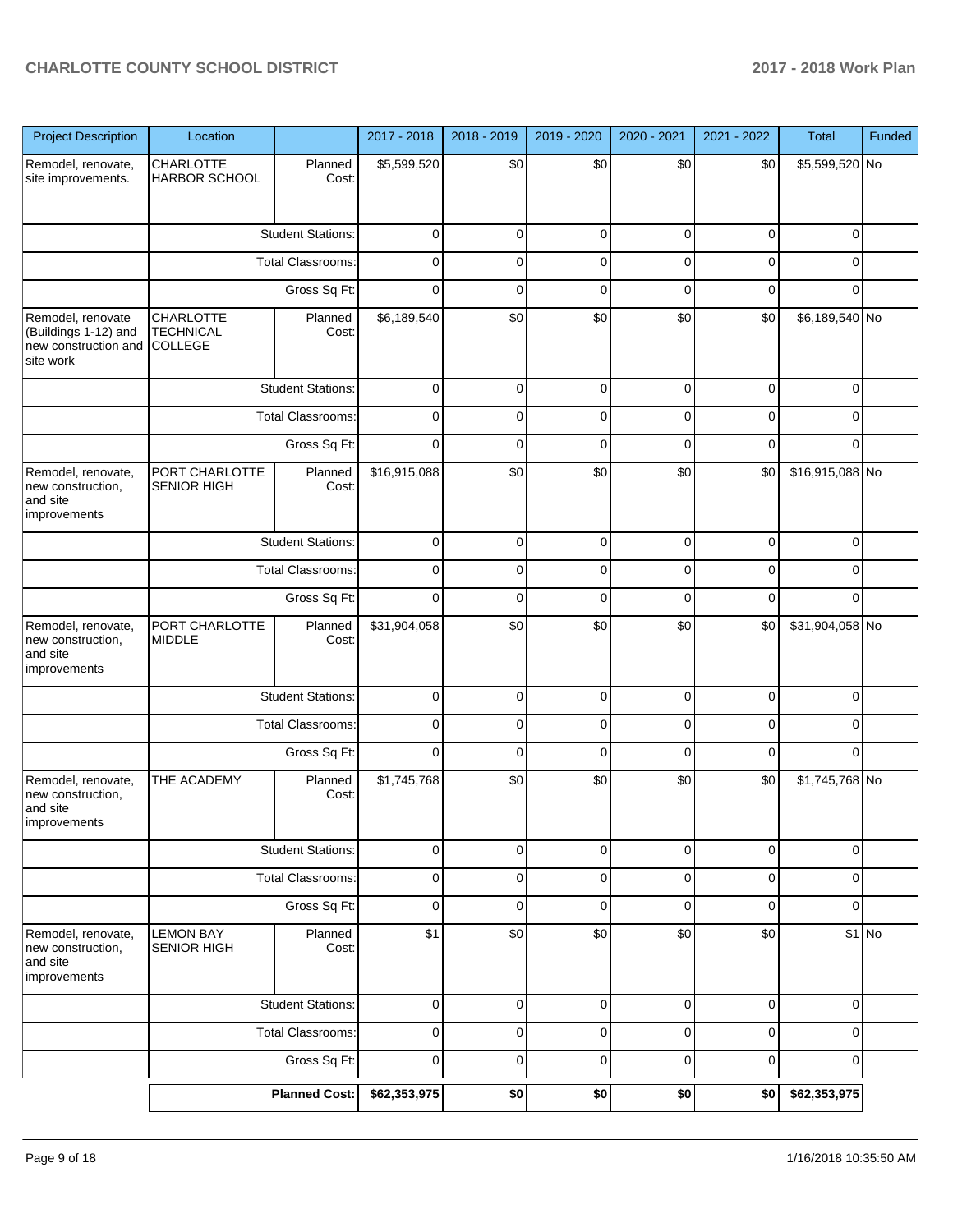| <b>Student Stations:</b> |  |  |  |
|--------------------------|--|--|--|
| <b>Total Classrooms:</b> |  |  |  |
| Gross Sq Ft:             |  |  |  |

## **Other Project Schedules**

Major renovations, remodeling, and additions of capital outlay projects that do not add capacity to schools.

| <b>Project Description</b>                    | Location                                  | 2017 - 2018<br>Actual Budget | $2018 - 2019$<br>Projected | 2019 - 2020<br>Projected | 2020 - 2021<br>Projected | 2021 - 2022<br>Projected | <b>Total</b>   | Funded |
|-----------------------------------------------|-------------------------------------------|------------------------------|----------------------------|--------------------------|--------------------------|--------------------------|----------------|--------|
| New construction                              | <b>IMURDOCK</b><br><b>ITRANSPORTATION</b> | \$2,500,000                  | ا 30                       | \$0                      | \$0 <sub>1</sub>         | \$0                      | \$2,500,000 No |        |
| Add remodel, renovate & site<br>limprovements | <b>PUNTA GORDA CENTER I</b>               | \$707.824                    | ا 30                       | \$0                      | \$0                      | \$0                      | \$707.824 No   |        |
|                                               |                                           | \$3,207,824                  | \$0                        | \$0 <sub>1</sub>         | \$0                      | \$0                      | \$3,207,824    |        |

#### **Additional Project Schedules**

Any projects that are not identified in the last approved educational plant survey.

Nothing reported for this section.

#### **Non Funded Growth Management Project Schedules**

Schedule indicating which projects, due to planned development, that CANNOT be funded from current revenues projected over the next five years.

Nothing reported for this section.

# **Tracking**

## **Capacity Tracking**

| Location                            | $2017 -$<br>2018 Satis.<br>Stu. Sta. | Actual<br>$2017 -$<br><b>2018 FISH</b><br>Capacity | Actual<br>$2016 -$<br>2017<br><b>COFTE</b> | # Class<br>Rooms | Actual<br>Average<br>$2017 -$<br><b>2018 Class</b><br><b>Size</b> | Actual<br>$2017 -$<br>2018<br>Utilization | <b>New</b><br>Stu.<br>Capacity | <b>New</b><br>Rooms to<br>be<br>Added/Re<br>moved | Projected<br>$2021 -$<br>2022<br><b>COFTE</b> | Projected<br>$2021 -$<br>2022<br><b>Utilization</b> | Projected<br>$2021 -$<br><b>2022 Class</b><br><b>Size</b> |
|-------------------------------------|--------------------------------------|----------------------------------------------------|--------------------------------------------|------------------|-------------------------------------------------------------------|-------------------------------------------|--------------------------------|---------------------------------------------------|-----------------------------------------------|-----------------------------------------------------|-----------------------------------------------------------|
| ISALLIE JONES<br><b>IELEMENTARY</b> | 717 I                                | 717                                                | 643                                        | 38               | 171                                                               | 90.00%                                    |                                |                                                   | 600                                           | 84.00 %                                             | 16 <sup>1</sup>                                           |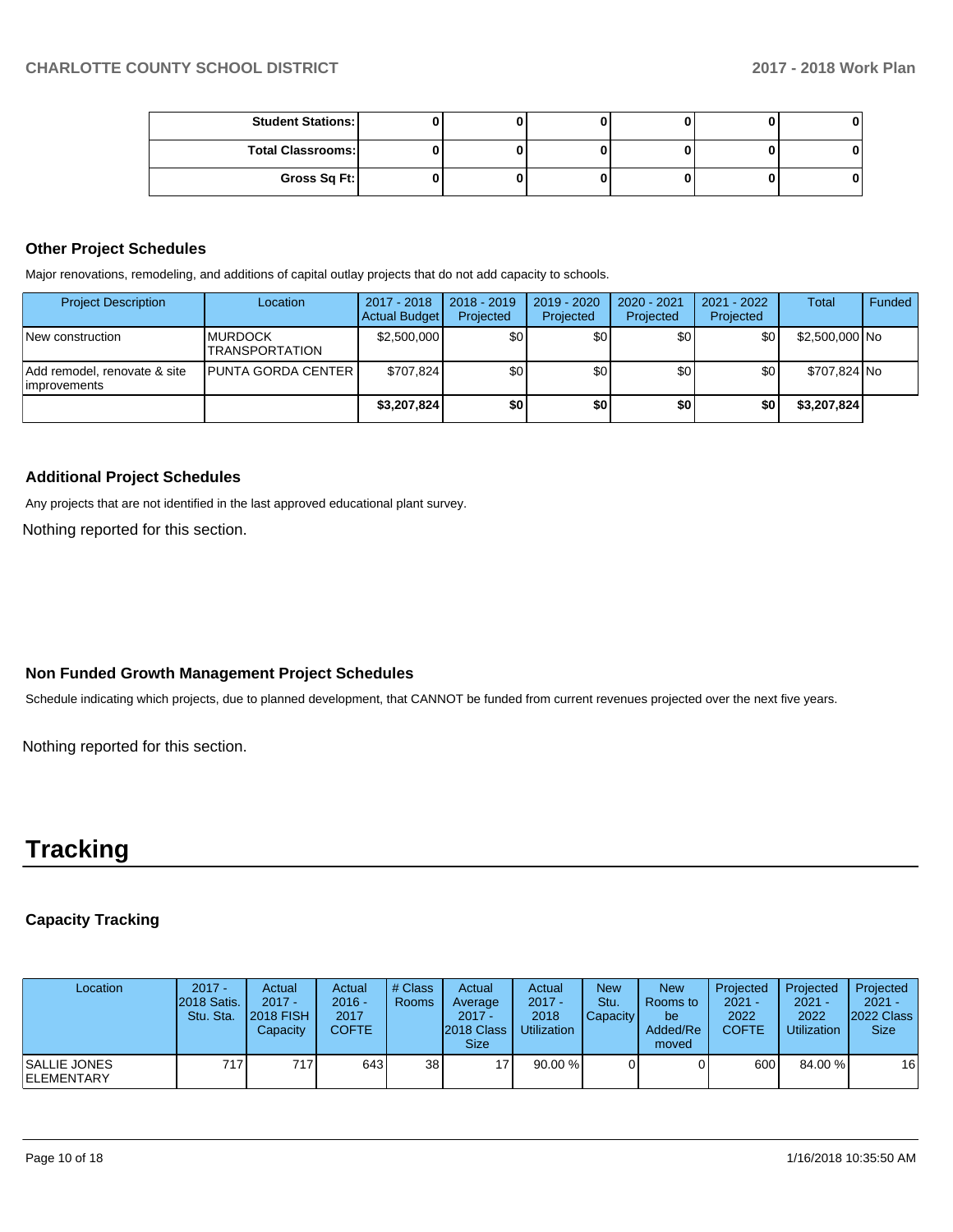| CHARLOTTE SENIOR<br><b>HIGH</b>              | 1,828  | 1,736  | 1,859  | 77  | 24             | 107.00% | $\Omega$       | $\Omega$    | 1.600  | 92.00 % | 21             |
|----------------------------------------------|--------|--------|--------|-----|----------------|---------|----------------|-------------|--------|---------|----------------|
| <b>PEACE RIVER</b><br>ELEMENTARY             | 861    | 861    | 618    | 47  | 13             | 72.00 % | $\Omega$       | $\Omega$    | 650    | 75.00 % | 14             |
| CHARLOTTE HARBOR<br><b>SCHOOL</b>            | 262    | 262    | 147    | 23  | 6              | 56.00 % | $\Omega$       | $\Omega$    | 140    | 53.00 % | 6              |
| <b>LEMON BAY SENIOR</b><br><b>HIGH</b>       | 1,428  | 1,285  | 1,143  | 58  | 20             | 89.00 % | $\Omega$       | $\Omega$    | 1,200  | 93.00 % | 21             |
| BENJAMIN J BAKER<br>ELEMENTARY               | 324    | 324    | 38     | 18  | $\overline{2}$ | 12.00 % | 0              | $\Omega$    | 33     | 10.00 % | $\overline{2}$ |
| <b>DEEP CREEK</b><br>ELEMENTARY              | 884    | 884    | 626    | 47  | 13             | 71.00%  | $\Omega$       | $\Omega$    | 650    | 74.00 % | 14             |
| KINGSWAY<br>ELEMENTARY                       | 732    | 732    | 605    | 40  | 15             | 83.00 % | $\Omega$       | $\Omega$    | 600    | 82.00 % | 15             |
| THE ACADEMY                                  | 325    | 292    | 263    | 18  | 15             | 90.00%  | $\Omega$       | $\Omega$    | 250    | 86.00 % | 14             |
| <b>CHARLOTTE</b><br><b>TECHNICAL COLLEGE</b> | 745    | 894    | 245    | 43  | 6              | 27.00 % | $\Omega$       | $\Omega$    | 45     | 5.00 %  | $\mathbf{1}$   |
| L A AINGER MIDDLE                            | 1,053  | 947    | 608    | 47  | 13             | 64.00%  | $\Omega$       | $\Omega$    | 750    | 79.00 % | 16             |
| <b>VINELAND</b><br><b>ELEMENTARY</b>         | 880    | 880    | 598    | 47  | 13             | 68.00 % | $\Omega$       | $\Omega$    | 600    | 68.00 % | 13             |
| LIBERTY ELEMENTARY                           | 655    | 655    | 583    | 35  | 17             | 89.00 % | $\Omega$       | $\Omega$    | 600    | 92.00 % | 17             |
| <b>IMURDOCK MIDDLE</b>                       | 909    | 818    | 763    | 42  | 18             | 93.00 % | $\Omega$       | $\Omega$    | 700    | 86.00 % | 17             |
| MYAKKA RIVER<br><b>ELEMENTARY</b>            | 667    | 667    | 521    | 35  | 15             | 78.00 % | $\overline{0}$ | $\Omega$    | 550    | 82.00 % | 16             |
| <b>EAST ELEMENTARY</b>                       | 861    | 861    | 728    | 47  | 15             | 85.00 % | $\mathbf 0$    | $\mathbf 0$ | 675    | 78.00 % | 14             |
| NEIL ARMSTRONG<br>ELEMENTARY                 | 861    | 861    | 805    | 47  | 17             | 94.00 % | $\Omega$       | $\Omega$    | 700    | 81.00%  | 15             |
| PUNTA GORDA MIDDLE                           | 1,381  | 1,242  | 1,119  | 60  | 19             | 90.00 % | $\Omega$       | $\Omega$    | 1.110  | 89.00 % | 19             |
| PORT CHARLOTTE<br>MIDDLE                     | 1,112  | 1,000  | 796    | 51  | 16             | 80.00%  | $\Omega$       | $\Omega$    | 750    | 75.00 % | 15             |
| <b>MEADOW PARK</b><br><b>ELEMENTARY</b>      | 865    | 865    | 739    | 47  | 16             | 85.00 % | $\Omega$       | $\Omega$    | 650    | 75.00 % | 14             |
| PORT CHARLOTTE<br><b>SENIOR HIGH</b>         | 1,937  | 1.840  | 1,402  | 79  | 18             | 76.00 % | $\Omega$       | $\Omega$    | 1.600  | 87.00 % | 20             |
|                                              | 19,287 | 18,623 | 14,847 | 946 | 16             | 79.73%  | $\bf{0}$       | $\Omega$    | 14,453 | 77.61 % | 15             |

The COFTE Projected Total (14,453) for 2021 - 2022 must match the Official Forecasted COFTE Total (14,453 ) for 2021 - 2022 before this section can be completed. In the event that the COFTE Projected Total does not match the Official forecasted COFTE, then the Balanced Projected COFTE Table should be used to balance COFTE.

| Projected COFTE for 2021 - 2022 |        |  |  |  |  |  |  |
|---------------------------------|--------|--|--|--|--|--|--|
| Elementary (PK-3)               | 4,201  |  |  |  |  |  |  |
| Middle (4-8)                    | 5,487  |  |  |  |  |  |  |
| High (9-12)                     | 4,765  |  |  |  |  |  |  |
|                                 | 14,453 |  |  |  |  |  |  |

| <b>Grade Level Type</b> | <b>Balanced Projected</b><br>COFTE for 2021 - 2022 |
|-------------------------|----------------------------------------------------|
| Elementary (PK-3)       |                                                    |
| Middle $(4-8)$          |                                                    |
| High (9-12)             |                                                    |
|                         | 14,453                                             |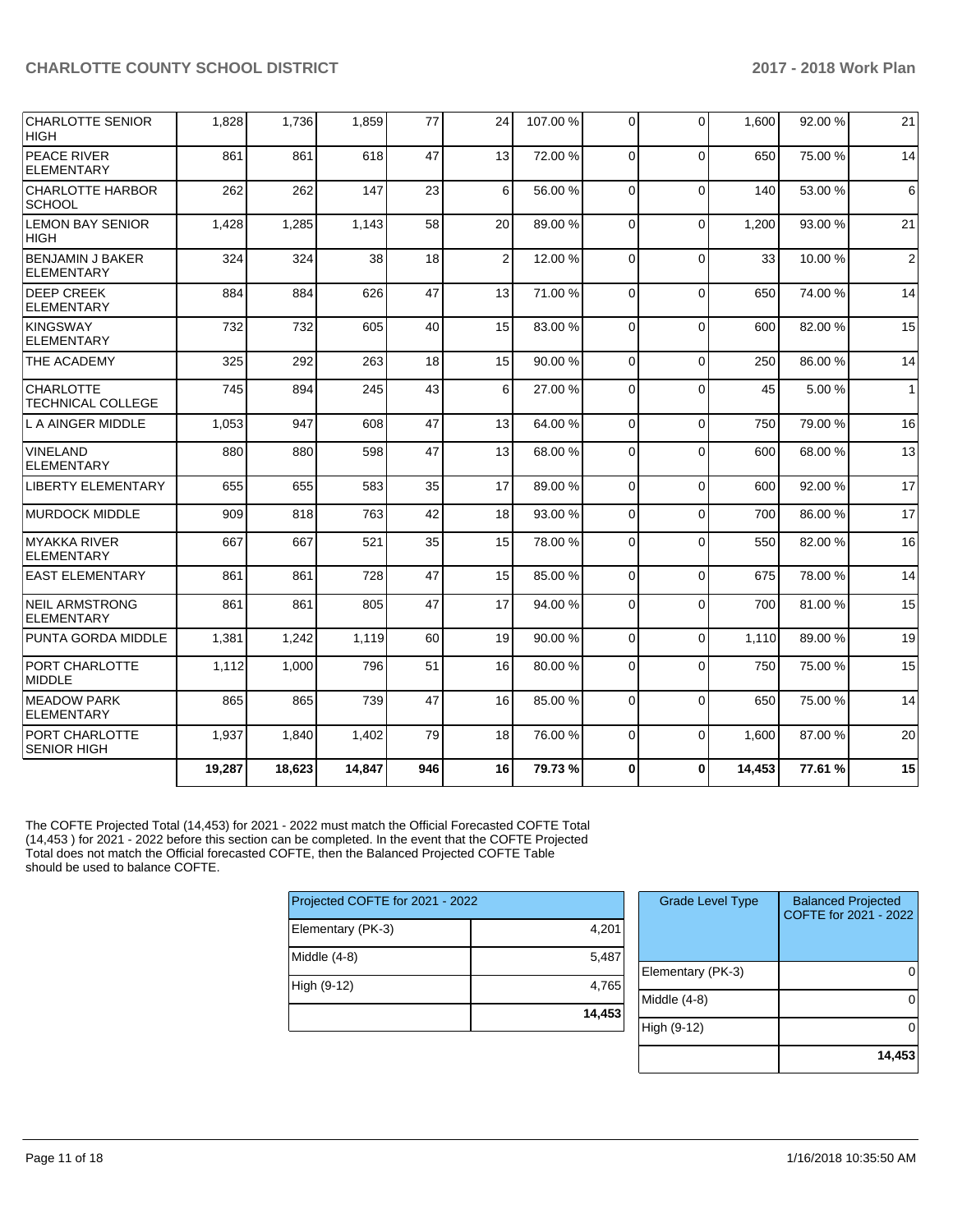### **Relocatable Replacement**

Number of relocatable classrooms clearly identified and scheduled for replacement in the school board adopted financially feasible 5-year district work program.

| Location                               | $-2018$<br>2017 | $2018 - 2019$ | $2019 - 2020$ | 2020 - 2021 | $-2022/$<br>2021 | Year 5 Total |
|----------------------------------------|-----------------|---------------|---------------|-------------|------------------|--------------|
| <b>Total Relocatable Replacements:</b> |                 |               |               |             |                  | 0            |

## **Charter Schools Tracking**

Information regarding the use of charter schools.

| Location-Type                         | # Relocatable<br>units or<br>permanent<br>classrooms | Owner          | Year Started or<br>Scheduled | <b>Student</b><br><b>Stations</b> | <b>Students</b><br>Enrolled | Years in<br>Contract | <b>Total Charter</b><br><b>Students</b><br>projected for<br>2021 - 2022 |
|---------------------------------------|------------------------------------------------------|----------------|------------------------------|-----------------------------------|-----------------------------|----------------------|-------------------------------------------------------------------------|
| Florida Southwestern State<br>College |                                                      | 4 OTHER        | 2009                         | 415                               | 350                         | 13 <sub>1</sub>      | 400                                                                     |
| Crossroads Hope Academy               |                                                      | <b>I</b> STATE | 2012                         | 40                                | 20                          | 10                   | 20 <sub>1</sub>                                                         |
| Babcock Neighborhood                  |                                                      | 6 PRIVATE      | 2017                         | 150                               | 150                         |                      | 500                                                                     |
|                                       | 11                                                   |                |                              | 605                               | 520                         |                      | 920                                                                     |

## **Special Purpose Classrooms Tracking**

The number of classrooms that will be used for certain special purposes in the current year, by facility and type of classroom, that the district will, 1), not use for educational purposes, and 2), the co-teaching classrooms that are not open plan classrooms and will be used for educational purposes.

| School                               | <b>School Type</b> | # of Elementary<br>K-3 Classrooms | # of Middle 4-8<br><b>Classrooms</b> | # of High $9-12$<br><b>Classrooms</b> | # of $ESE$<br>Classrooms | # of Combo<br><b>Classrooms</b> | <b>Total</b><br><b>Classrooms</b> |
|--------------------------------------|--------------------|-----------------------------------|--------------------------------------|---------------------------------------|--------------------------|---------------------------------|-----------------------------------|
| <b>SALLIE JONES ELEMENTARY</b>       | Educational        |                                   |                                      |                                       |                          |                                 |                                   |
| <b>EAST ELEMENTARY</b>               | Educational        |                                   |                                      |                                       |                          |                                 |                                   |
| <b>IPORT CHARLOTTE MIDDLE</b>        | Educational        |                                   |                                      |                                       |                          |                                 |                                   |
| <b>IMEADOW PARK ELEMENTARY</b>       | Educational        |                                   |                                      |                                       |                          |                                 |                                   |
| PORT CHARLOTTE SENIOR HIGH           | Educational        |                                   |                                      |                                       |                          |                                 |                                   |
| <b>Total Educational Classrooms:</b> |                    |                                   |                                      |                                       |                          |                                 | 12 <sup>1</sup>                   |

| School                                | School Type | $\sharp$ of Elementary $\sharp$ of Middle 4-8<br><b>K-3 Classrooms</b> | <b>Classrooms</b> | # of High $9-12$<br><b>Classrooms</b> | # of $ESE$<br><b>Classrooms</b> | # of Combo<br><b>Classrooms</b> | Total<br><b>Classrooms</b> |
|---------------------------------------|-------------|------------------------------------------------------------------------|-------------------|---------------------------------------|---------------------------------|---------------------------------|----------------------------|
| NEIL ARMSTRONG ELEMENTARY Co-Teaching |             |                                                                        |                   |                                       |                                 |                                 | 5                          |
| <b>IMEADOW PARK ELEMENTARY</b>        | Co-Teaching |                                                                        |                   |                                       |                                 |                                 |                            |
| <b>Total Co-Teaching Classrooms:</b>  |             |                                                                        |                   |                                       |                                 | $12 \,$                         |                            |

### **Infrastructure Tracking**

**Necessary offsite infrastructure requirements resulting from expansions or new schools. This section should include infrastructure information related to capacity project schedules and other project schedules (Section 4).**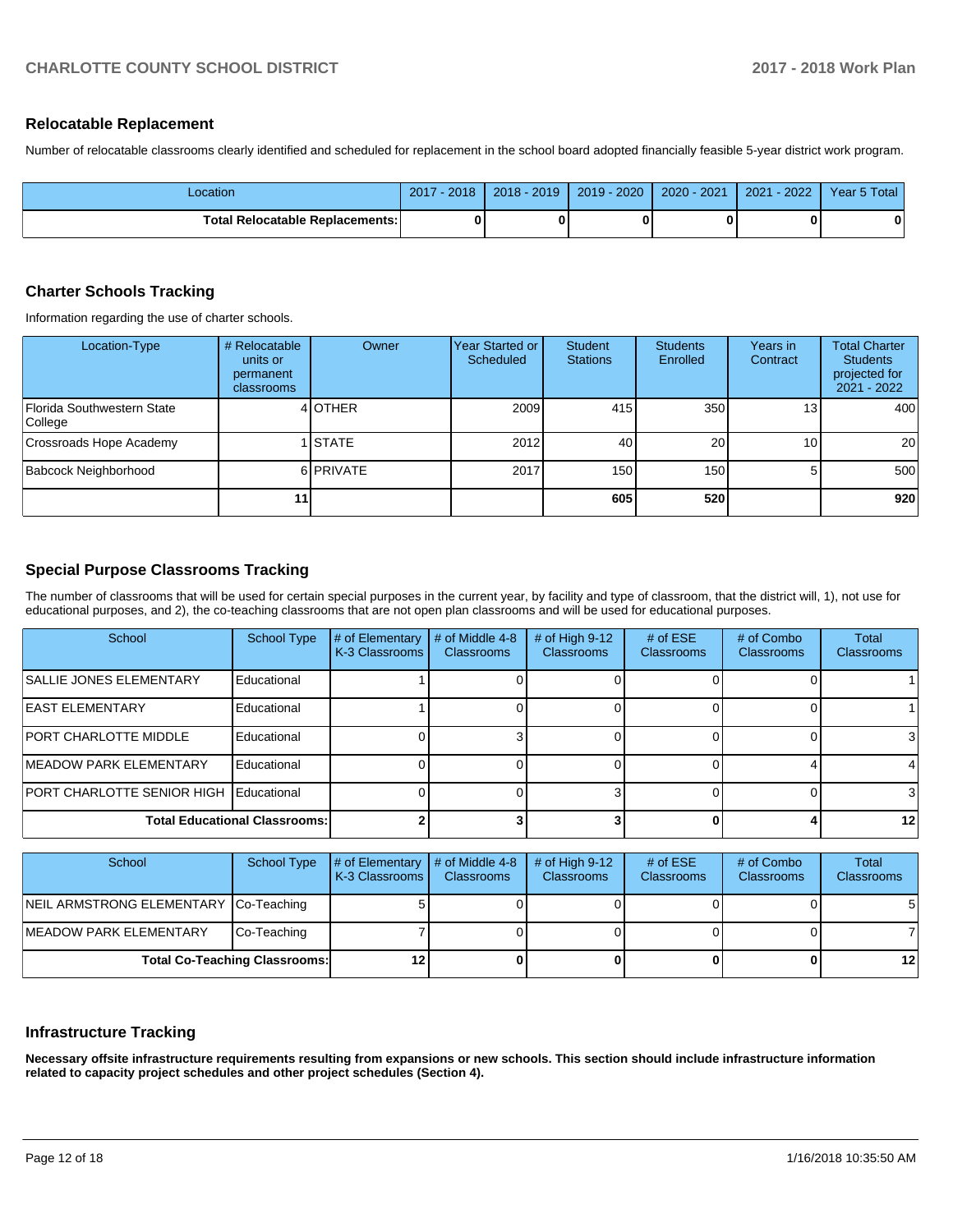Not Specified

**Proposed location of planned facilities, whether those locations are consistent with the comprehensive plans of all affected local governments, and recommendations for infrastructure and other improvements to land adjacent to existing facilities. Provisions of 1013.33(12), (13) and (14) and 1013.36 must be addressed for new facilities planned within the 1st three years of the plan (Section 5).** 

Not Specified

**Consistent with Comp Plan?** No

#### **Net New Classrooms**

The number of classrooms, by grade level and type of construction, that were added during the last fiscal year.

| List the net new classrooms added in the 2016 - 2017 fiscal year.                                                                                       |                            |                            |                                                          |   | List the net new classrooms to be added in the 2017 - 2018 fiscal<br>year. |                            |                                |                      |
|---------------------------------------------------------------------------------------------------------------------------------------------------------|----------------------------|----------------------------|----------------------------------------------------------|---|----------------------------------------------------------------------------|----------------------------|--------------------------------|----------------------|
| "Classrooms" is defined as capacity carrying classrooms that are added to increase<br>capacity to enable the district to meet the Class Size Amendment. |                            |                            |                                                          |   | Totals for fiscal year 2017 - 2018 should match totals in Section 15A.     |                            |                                |                      |
| Location                                                                                                                                                | 2016 - 2017 #<br>Permanent | $2016 - 2017$ #<br>Modular | $2016 - 2017$ #<br>$2016 - 2017$<br>Relocatable<br>Total |   | $2017 - 2018$ #<br>Permanent                                               | $2017 - 2018$ #<br>Modular | $2017 - 2018$ #<br>Relocatable | 2017 - 2018<br>Total |
| Elementary (PK-3)                                                                                                                                       |                            |                            |                                                          |   |                                                                            |                            |                                |                      |
| Middle (4-8)                                                                                                                                            |                            |                            |                                                          |   |                                                                            |                            |                                |                      |
| High (9-12)                                                                                                                                             |                            |                            |                                                          |   |                                                                            |                            |                                |                      |
|                                                                                                                                                         |                            |                            |                                                          | n |                                                                            |                            |                                |                      |

### **Relocatable Student Stations**

Number of students that will be educated in relocatable units, by school, in the current year, and the projected number of students for each of the years in the workplan.

| <b>Site</b>                    | $2017 - 2018$ | $2018 - 2019$ | 2019 - 2020 | 2020 - 2021 | 2021 - 2022 | 5 Year Average  |
|--------------------------------|---------------|---------------|-------------|-------------|-------------|-----------------|
| <b>SALLIE JONES ELEMENTARY</b> |               | 0             | 0           | $\Omega$    |             | 0               |
| CHARLOTTE SENIOR HIGH          |               |               |             | $\Omega$    | 0           | 0               |
| <b>PEACE RIVER ELEMENTARY</b>  | 0             | 0             | 0           | $\Omega$    | 0           | 0               |
| CHARLOTTE HARBOR SCHOOL        | 90            | 90            | 90          | 90          | 90          | 90 <sub>1</sub> |
| LEMON BAY SENIOR HIGH          |               | 0             | $\Omega$    | $\Omega$    | 0           | $\Omega$        |
| IMYAKKA RIVER ELEMENTARY       |               | $\Omega$      | $\Omega$    | $\Omega$    | 0           | $\Omega$        |
| <b>DEEP CREEK ELEMENTARY</b>   | 213           | 213           | 213         | 213         | 213         | 213             |
| KINGSWAY ELEMENTARY            | 0             | 0             | 0           | $\Omega$    | 0           | $\Omega$        |
| PORT CHARLOTTE SENIOR HIGH     |               | 0             | 0           | $\Omega$    | 0           | $\Omega$        |
| CHARLOTTE TECHNICAL COLLEGE    | 0             | $\Omega$      | O           | $\Omega$    | 0           | $\Omega$        |
| L A AINGER MIDDLE              |               | 0             | n           | $\Omega$    | 0           | $\Omega$        |
| VINELAND ELEMENTARY            | 232           | 232           | 232         | 232         | 232         | 232             |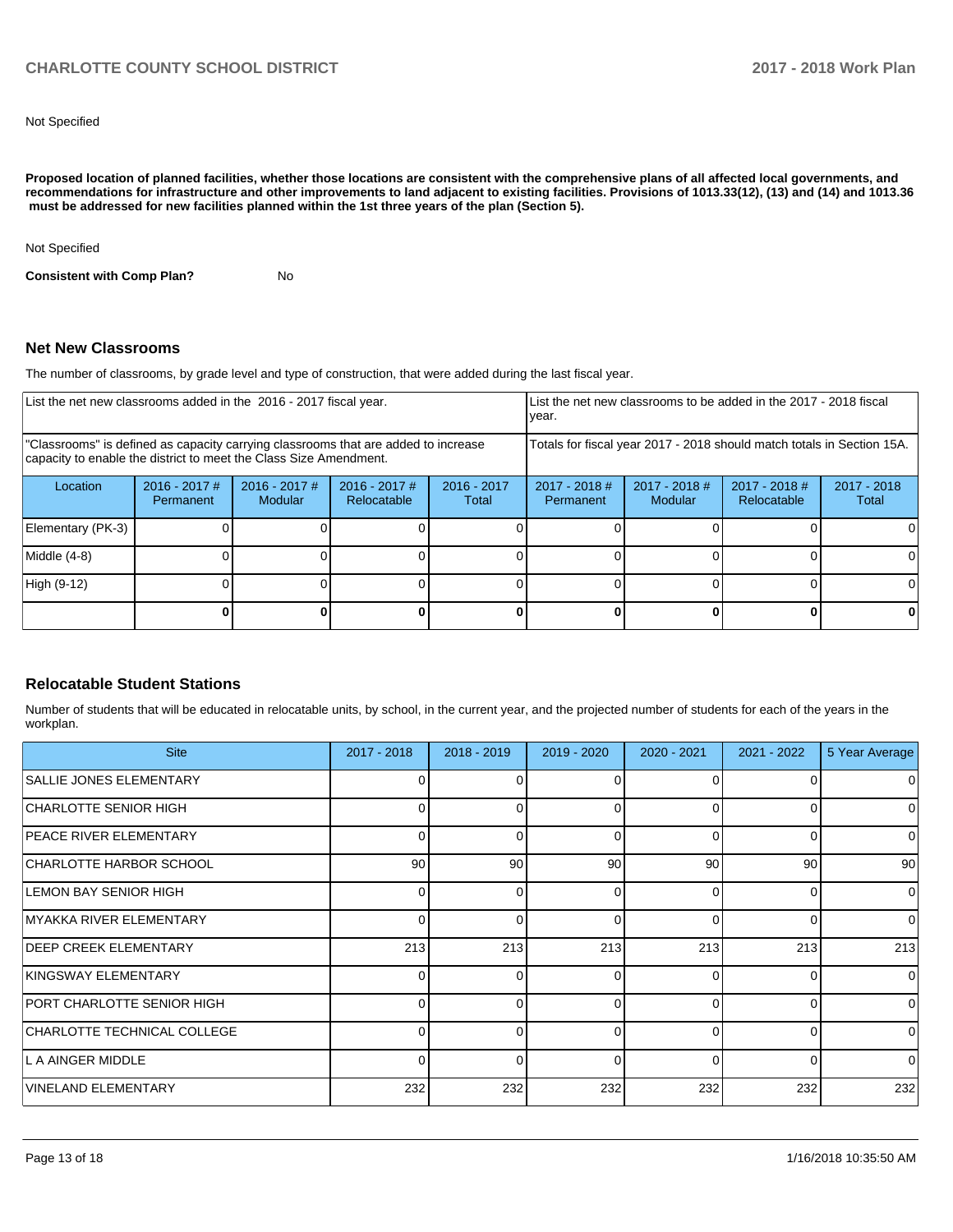| LIBERTY ELEMENTARY             |    |    |    |    |    | ΩI       |
|--------------------------------|----|----|----|----|----|----------|
| <b>IMURDOCK MIDDLE</b>         |    |    |    |    |    | 0        |
| BENJAMIN J BAKER ELEMENTARY    |    |    |    |    |    | 0        |
| <b>EAST ELEMENTARY</b>         |    |    |    |    |    | 0        |
| NEIL ARMSTRONG ELEMENTARY      |    |    |    |    |    | 0        |
| PUNTA GORDA MIDDLE             |    |    |    |    |    | $\Omega$ |
| <b>PORT CHARLOTTE MIDDLE</b>   |    |    |    |    |    | $\Omega$ |
| <b>IMEADOW PARK ELEMENTARY</b> |    |    |    |    |    | $\Omega$ |
| <b>THE ACADEMY</b>             | 50 | 50 | 50 | 50 | 50 | 50       |

| Totals for CHARLOTTE COUNTY SCHOOL DISTRICT       |        |        |        |        |        |        |
|---------------------------------------------------|--------|--------|--------|--------|--------|--------|
| Total students in relocatables by year.           | 585    | 585    | 585    | 585    | 585    | 585    |
| Total number of COFTE students projected by year. | 14.800 | 14.654 | 14.599 | 14.507 | 14.453 | 14.603 |
| Percent in relocatables by year.                  | 4 % l  | 4 %    | 4 %    | 4 % I  | 4 % I  | 4 %    |

# **Leased Facilities Tracking**

Exising leased facilities and plans for the acquisition of leased facilities, including the number of classrooms and student stations, as reported in the educational plant survey, that are planned in that location at the end of the five year workplan.

| Location                         | # of Leased<br>Classrooms 2017 -<br>2018 | <b>FISH Student</b><br><b>Stations</b> | Owner                       | # of Leased<br>Classrooms 2021 -<br>2022 | <b>FISH Student</b><br><b>Stations</b> |
|----------------------------------|------------------------------------------|----------------------------------------|-----------------------------|------------------------------------------|----------------------------------------|
| CHARLOTTE HARBOR SCHOOL          | 6                                        |                                        | 90 Mobile<br>Modular/SGroup | 6                                        | -90 l                                  |
| SALLIE JONES ELEMENTARY          | $\Omega$                                 | C                                      |                             | $\Omega$                                 | 0                                      |
| CHARLOTTE SENIOR HIGH            | $\Omega$                                 | $\Omega$                               |                             | $\Omega$                                 | 0                                      |
| <b>PEACE RIVER ELEMENTARY</b>    | $\Omega$                                 | $\Omega$                               |                             | $\Omega$                                 | 0                                      |
| LEMON BAY SENIOR HIGH            | $\Omega$                                 | ∩                                      |                             | $\Omega$                                 | 0                                      |
| BENJAMIN J BAKER ELEMENTARY      | $\Omega$                                 |                                        |                             | $\Omega$                                 | 0                                      |
| <b>EAST ELEMENTARY</b>           | U                                        |                                        |                             | C                                        | 0                                      |
| <b>NEIL ARMSTRONG ELEMENTARY</b> | O                                        |                                        |                             | C                                        | 0                                      |
| PUNTA GORDA MIDDLE               | U                                        |                                        |                             | C                                        | 0                                      |
| <b>PORT CHARLOTTE MIDDLE</b>     | 0                                        |                                        |                             | 0                                        | 0                                      |
| <b>IMEADOW PARK ELEMENTARY</b>   | 0                                        | O                                      |                             | 0                                        | 0                                      |
| L A AINGER MIDDLE                | $\Omega$                                 | O                                      |                             | C                                        | 0                                      |
| VINELAND ELEMENTARY              | $\Omega$                                 | 0                                      |                             | C                                        | 0                                      |
| <b>MURDOCK MIDDLE</b>            | $\Omega$                                 | O                                      |                             | ∩                                        | 0                                      |
| <b>IMYAKKA RIVER ELEMENTARY</b>  | $\Omega$                                 | 0                                      |                             | C                                        | 0                                      |
| <b>DEEP CREEK ELEMENTARY</b>     | 0                                        | 0                                      |                             | 0                                        | 0                                      |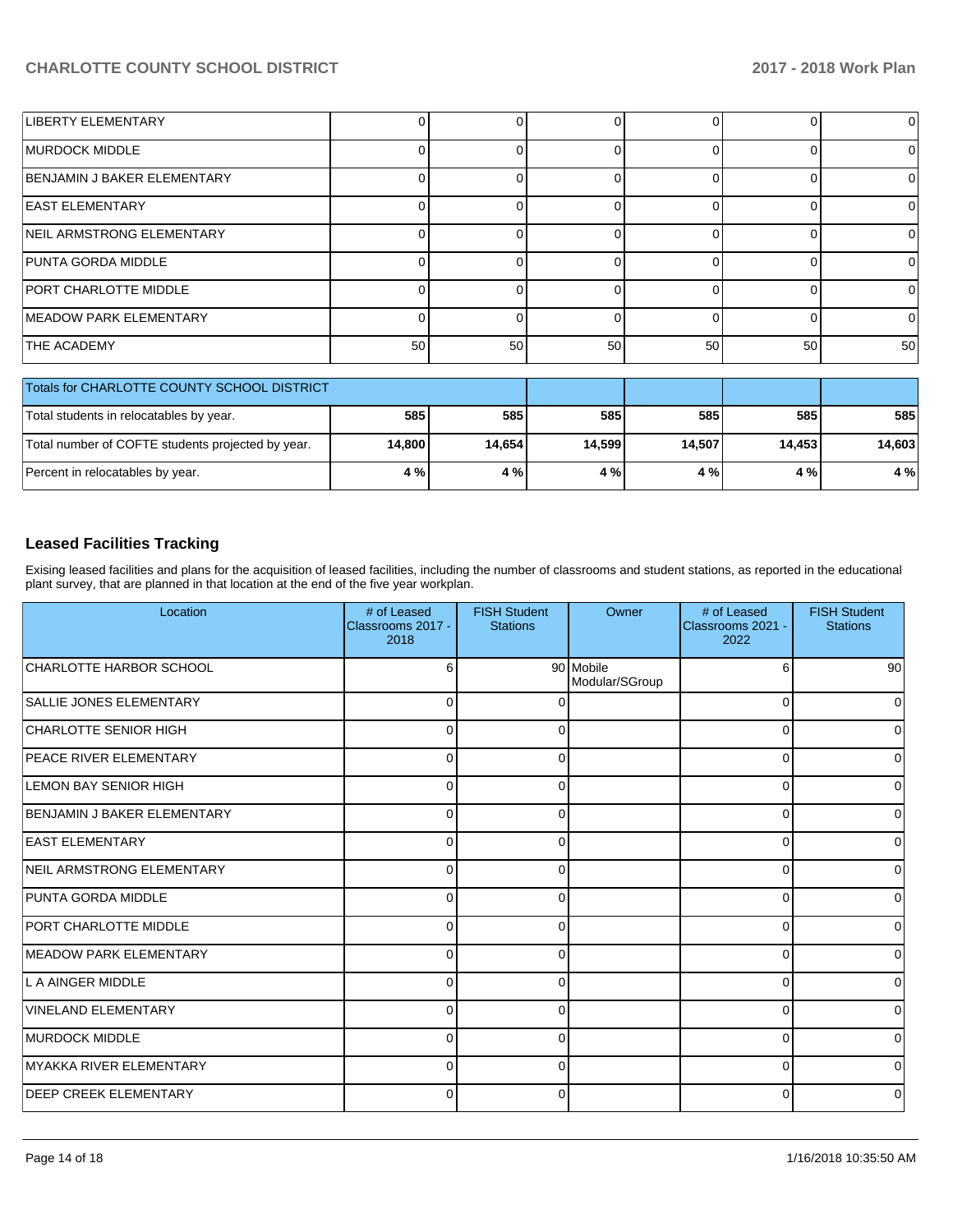| KINGSWAY ELEMENTARY         |     |            |     |
|-----------------------------|-----|------------|-----|
| PORT CHARLOTTE SENIOR HIGH  |     |            |     |
| LIBERTY ELEMENTARY          |     |            |     |
| <b>THE ACADEMY</b>          |     | 50 S Group | 50  |
| CHARLOTTE TECHNICAL COLLEGE |     |            |     |
|                             | 140 |            | 140 |

#### **Failed Standard Relocatable Tracking**

Relocatable units currently reported by school, from FISH, and the number of relocatable units identified as 'Failed Standards'.

Nothing reported for this section.

# **Planning**

#### **Class Size Reduction Planning**

**Plans approved by the school board that reduce the need for permanent student stations such as acceptable school capacity levels, redistricting, busing, year-round schools, charter schools, magnet schools, public-private partnerships, multitrack scheduling, grade level organization, block scheduling, or other alternatives.**

Charlotte County Public Schools' class size reduction planning includes, but is not limited to, remodeling, renovation, new construction, year-round schools, and redistricting in our continued proactive approach to assure compliance with class size reduction requirements.

### **School Closure Planning**

**Plans for the closure of any school, including plans for disposition of the facility or usage of facility space, and anticipated revenues.** 

Charlotte Public Schools currently has no plans to close any schools.

# **Long Range Planning**

#### **Ten-Year Maintenance**

District projects and locations regarding the projected need for major renovation, repair, and maintenance projects within the district in years 6-10 beyond the projects plans detailed in the five years covered by the work plan.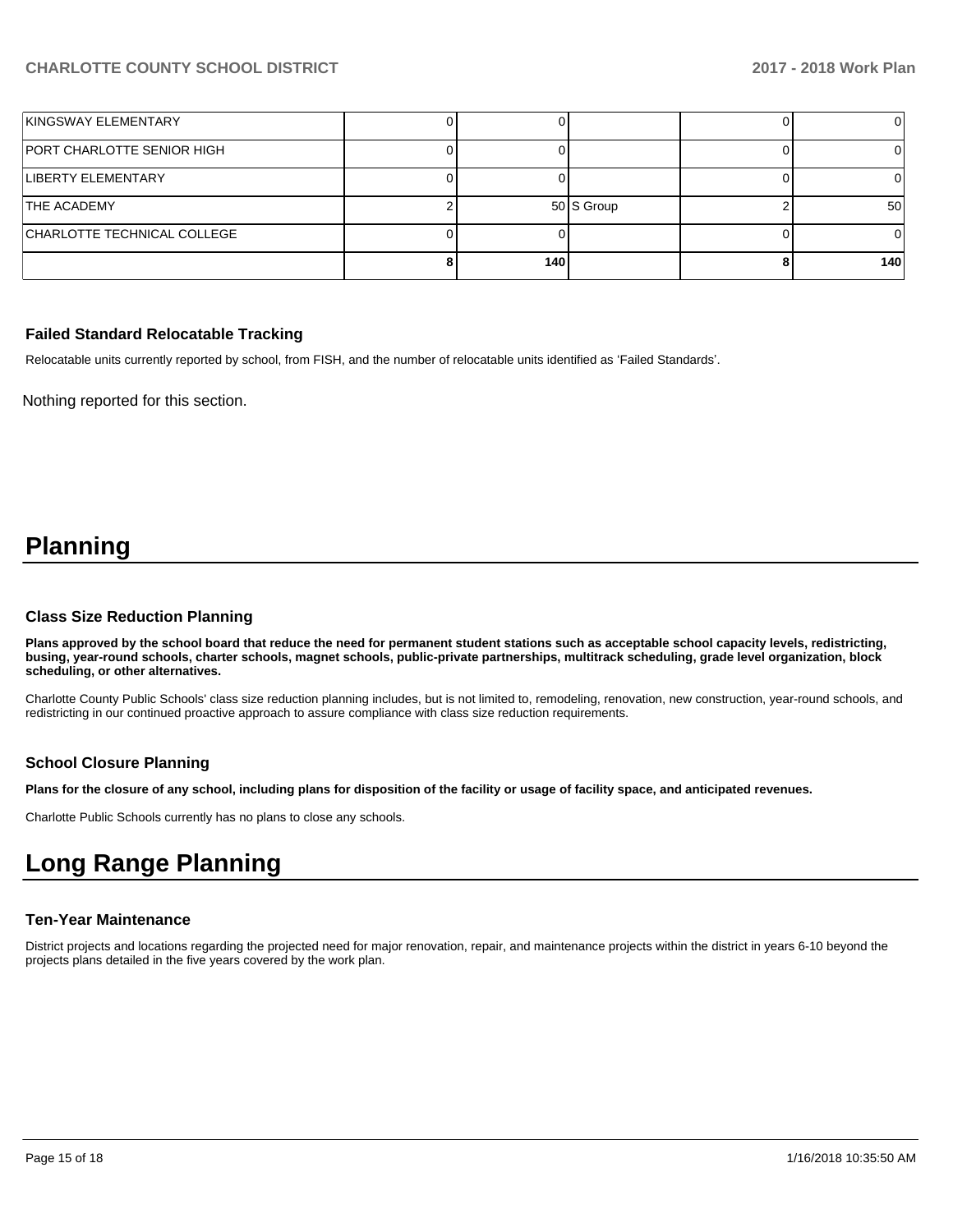| Project                                                                                                                                                                                                                                                               | 2021 - 2022 / 2026 - 2027<br><b>Projected Cost</b> |
|-----------------------------------------------------------------------------------------------------------------------------------------------------------------------------------------------------------------------------------------------------------------------|----------------------------------------------------|
| HVAC, Flooring, Roofing, Safety to Life, Fire Alarm,<br>Telephone intercom, painting, fixed building<br>equipment, surveys & engineers, bleacher repair, gym<br>floors, ADA, Custodial, Bathroom partitions, PE field<br>improvements, small remodeling & renovations | \$24,981,500                                       |
|                                                                                                                                                                                                                                                                       | \$24,981,500                                       |

## **Ten-Year Capacity**

Schedule of capital outlay projects projected to ensure the availability of satisfactory student stations for the projected student enrollment in K-12 programs for the future 5 years beyond the 5-year district facilities work program.

Nothing reported for this section.

## **Ten-Year Planned Utilization**

Schedule of planned capital outlay projects identifying the standard grade groupings, capacities, and planned utilization rates of future educational facilities of the district for both permanent and relocatable facilities.

| <b>Grade Level Projections</b>   | <b>FISH</b><br><b>Student</b><br><b>Stations</b> | <b>Actual 2016 -</b><br><b>2017 FISH</b><br>Capacity | Actual<br>$2016 -$<br>2017<br><b>COFTE</b> | Actual 2016 - 2017<br><b>Utilization</b> | Actual 2017 - 2018 / 2026 - 2027 new<br>Student Capacity to be added/removed | Projected 2026<br><b>2027 COFTE</b> | Projected 2026 -<br>2027 Utilization |
|----------------------------------|--------------------------------------------------|------------------------------------------------------|--------------------------------------------|------------------------------------------|------------------------------------------------------------------------------|-------------------------------------|--------------------------------------|
| Elementary - District<br> Totals | 8.307                                            | 8,307                                                | 6,503.61                                   | 78.30 %                                  |                                                                              |                                     | 0.00%                                |
| Middle - District Totals         | 4.780                                            | 4.299                                                | 3.548.54                                   | 82.55 %                                  |                                                                              |                                     | 0.00%                                |
| High - District Totals           | 5.193                                            | 4.861                                                | 4.403.86                                   | 90.60 %                                  |                                                                              |                                     | 0.00%                                |
| Other - ESE, etc                 | 1.007                                            | 1.156                                                | 391.32                                     | 33.82 %                                  |                                                                              |                                     | 0.00%                                |
|                                  | 19.287                                           | 18,623                                               | 14,847.33                                  | 79.73 %                                  |                                                                              |                                     | 0.00%                                |

**Combination schools are included with the middle schools for student stations, capacity, COFTE and utilization purposes because these facilities all have a 90% utilization factor. Use this space to explain or define the grade groupings for combination schools.** 

No comments to report.

### **Ten-Year Infrastructure Planning**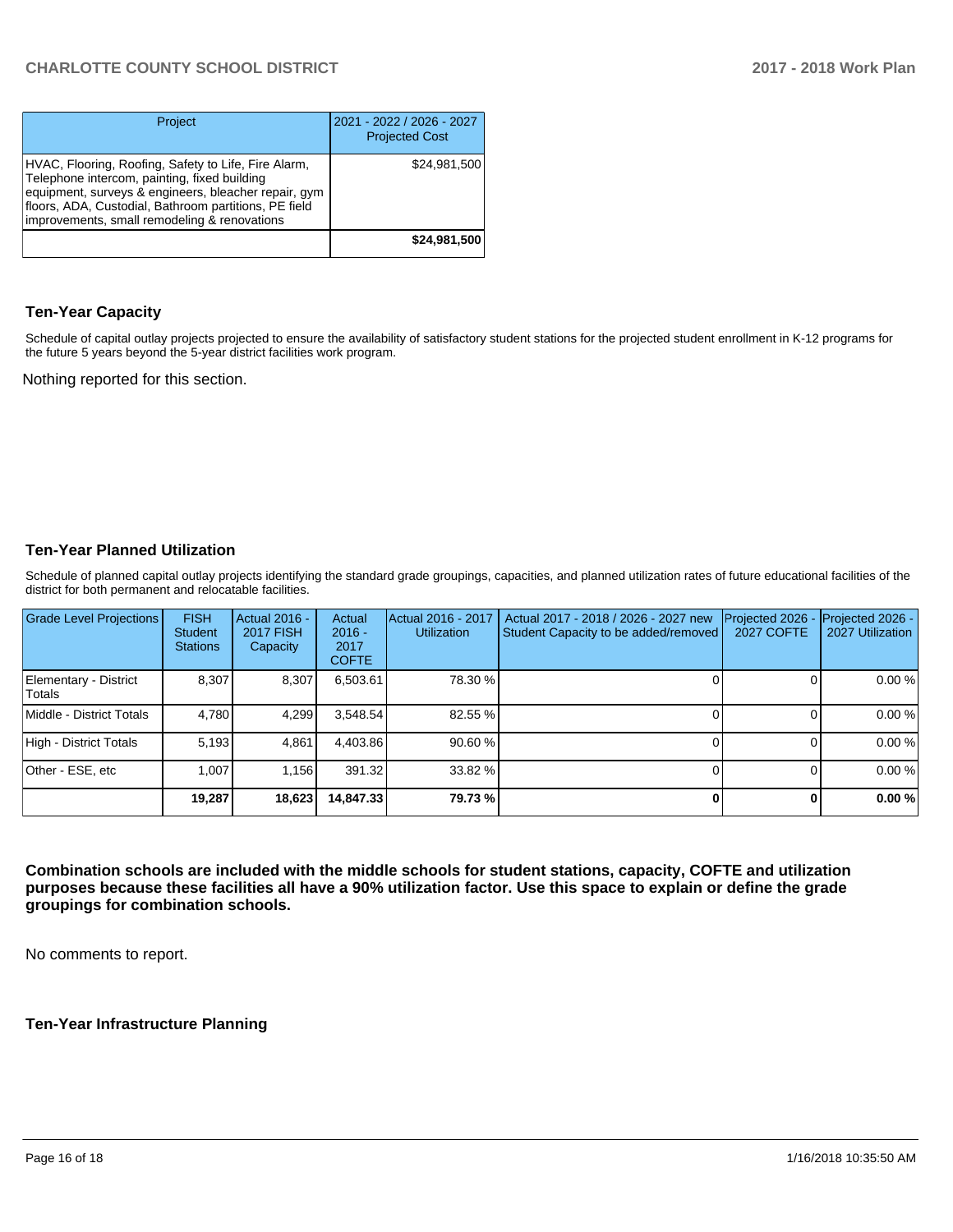#### **Proposed Location of Planned New, Remodeled, or New Additions to Facilities in 06 thru 10 out years (Section 28).**

Nothing reported for this section.

Plans for closure of any school, including plans for disposition of the facility or usage of facility space, and anticipated revenues in the 06 thru 10 out **years (Section 29).**

Nothing reported for this section.

#### **Twenty-Year Maintenance**

District projects and locations regarding the projected need for major renovation, repair, and maintenance projects within the district in years 11-20 beyond the projects plans detailed in the five years covered by the work plan.

Nothing reported for this section.

#### **Twenty-Year Capacity**

Schedule of capital outlay projects projected to ensure the availability of satisfactory student stations for the projected student enrollment in K-12 programs for the future 11-20 years beyond the 5-year district facilities work program.

Nothing reported for this section.

#### **Twenty-Year Planned Utilization**

Schedule of planned capital outlay projects identifying the standard grade groupings, capacities, and planned utilization rates of future educational facilities of the district for both permanent and relocatable facilities.

| Grade Level Projections         | <b>FISH</b><br><b>Student</b><br><b>Stations</b> | <b>Actual 2016 -</b><br><b>2017 FISH</b><br>Capacity | Actual<br>$2016 -$<br>2017<br><b>COFTE</b> | Actual 2016 - 2017<br><b>Utilization</b> | Actual 2017 - 2018 / 2036 - 2037 new<br>Student Capacity to be added/removed | Projected 2036<br><b>2037 COFTE</b> | <b>Projected 2036 -</b><br>2037 Utilization |
|---------------------------------|--------------------------------------------------|------------------------------------------------------|--------------------------------------------|------------------------------------------|------------------------------------------------------------------------------|-------------------------------------|---------------------------------------------|
| Elementary - District<br>Totals | 8.307                                            | 8,307                                                | 6,503.61                                   | 78.30 %                                  |                                                                              |                                     | 0.00%                                       |
| Middle - District Totals        | 4.780                                            | 4,299                                                | 3.548.54                                   | 82.55 %                                  |                                                                              |                                     | 0.00%                                       |
| High - District Totals          | 5.193                                            | 4.861                                                | 4.403.86                                   | 90.60 %                                  |                                                                              |                                     | 0.00%                                       |
| Other - ESE, etc                | 1.007                                            | 1.156                                                | 391.32                                     | 33.82 %                                  |                                                                              |                                     | 0.00%                                       |
|                                 | 19,287                                           | 18,623                                               | 14,847.33                                  | 79.73 %                                  |                                                                              | 0                                   | 0.00%                                       |